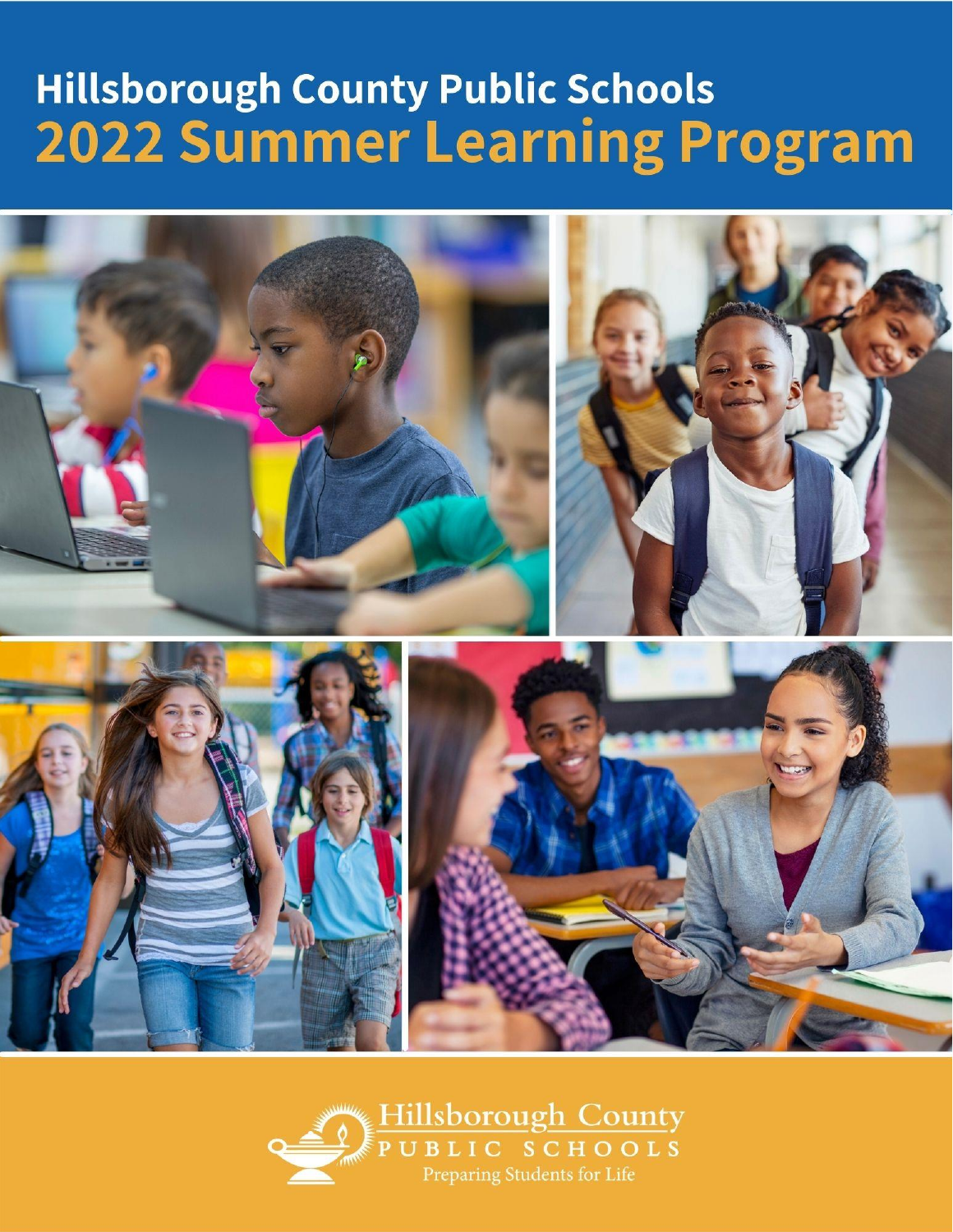### **Hillsborough County Public Schools**

#### **School Board Members**

Nadia T. Combs, Chair Henry "Shake" Washington, Vice Chair Lynn L. Gray Stacy A. Hahn, Ph.D. Karen Perez Melissa Snively Jessica Vaughn

### **Superintendent of Schools**

Addison G. Davis

#### **Vision**

Preparing Students for Life

#### **Mission**

To provide an education and the supports that enable each student to excel as a successful and responsible citizen.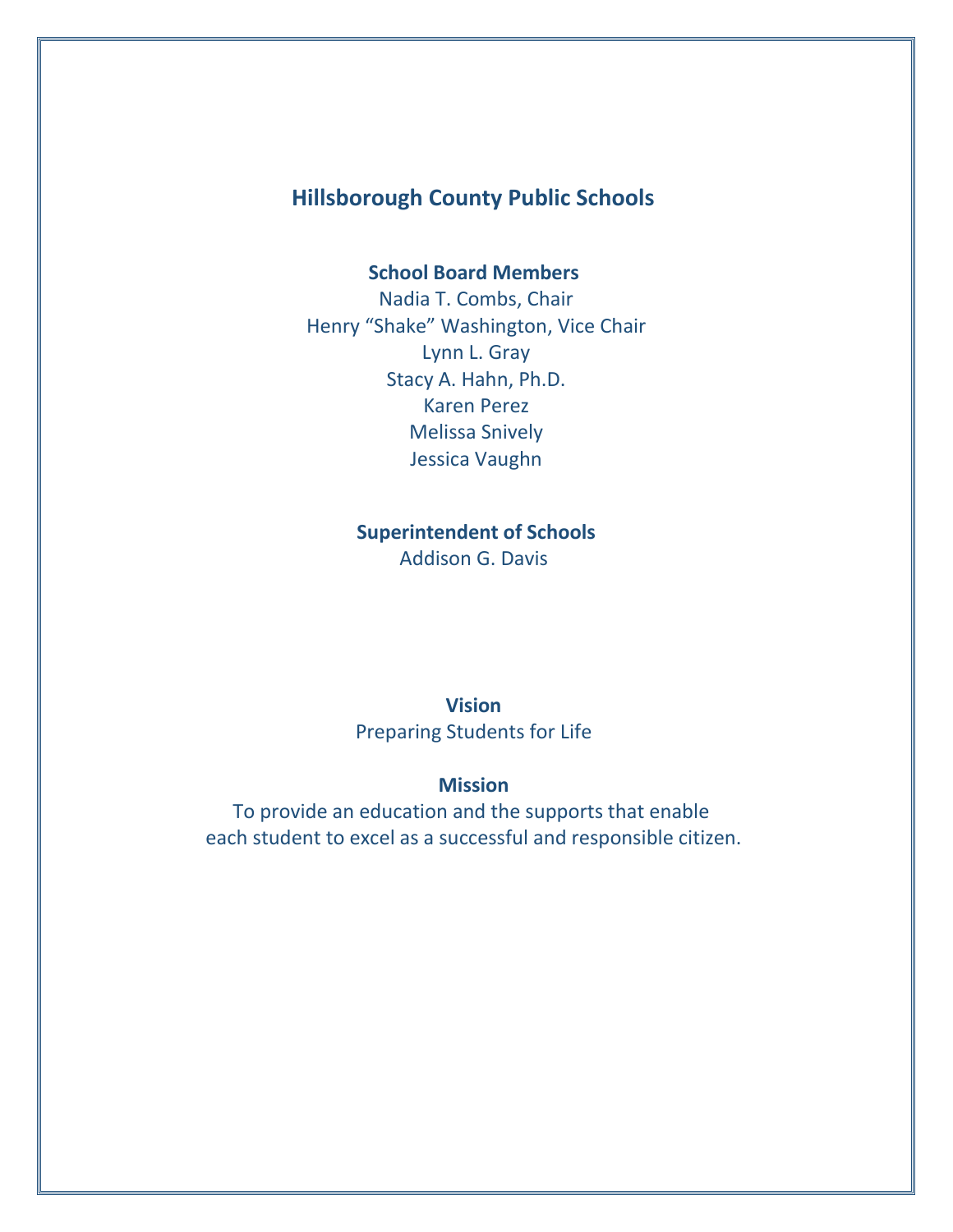### **Table of Contents**

| 13 |
|----|
|    |
|    |
|    |
|    |
|    |
|    |
|    |
|    |
|    |
|    |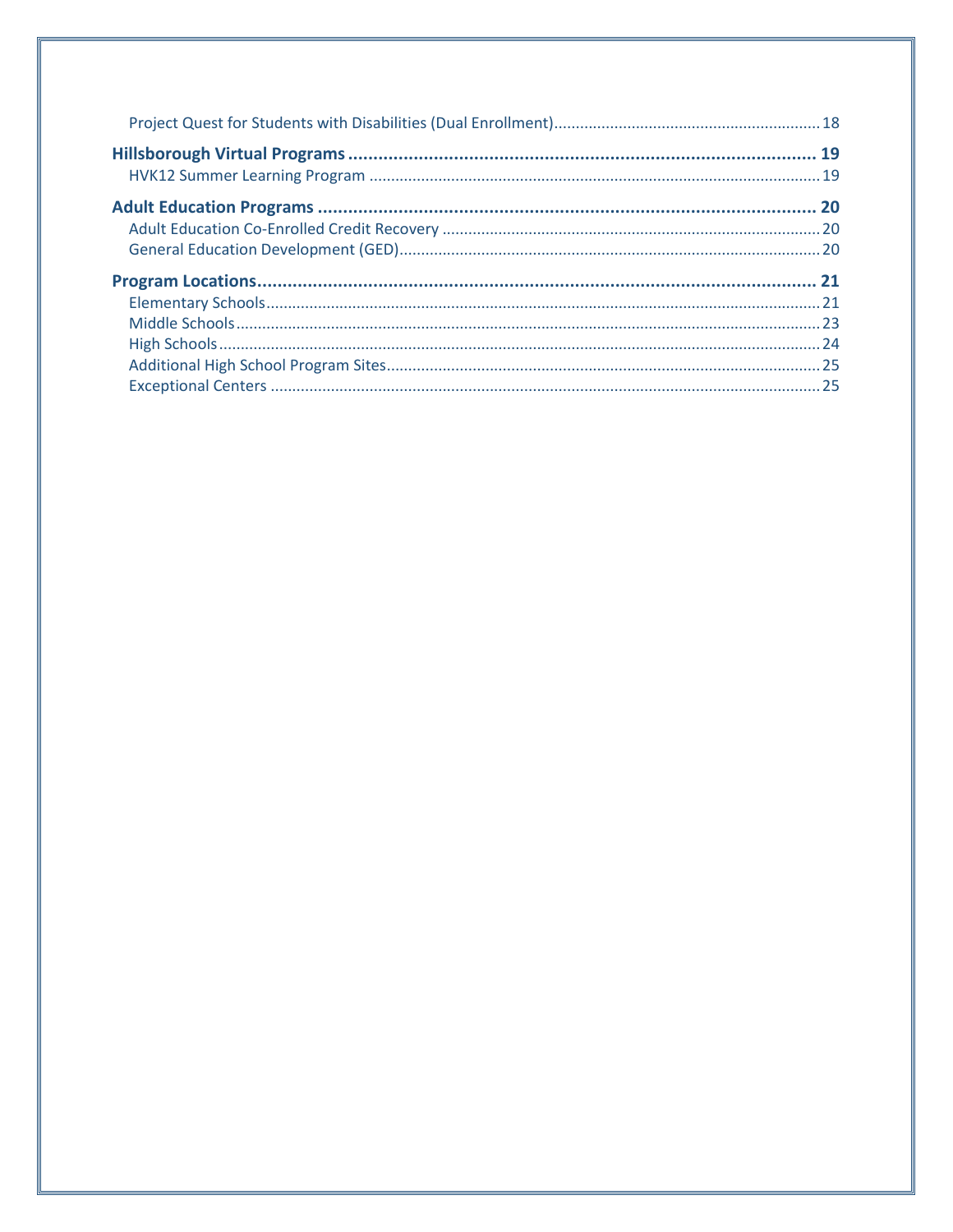### Summer Learning Program Overview

### <span id="page-4-1"></span><span id="page-4-0"></span>Rationale

The Summer Learning Program is designed to provide continuity of learning, strengthen core content understanding, and minimize the impact of COVID-19 related disruption. Research shows the following trends: achievement typically slows or declines over the summer months, declines tend to be steeper for math than for reading, and the extent of loss increases in the upper grades. In response, the Hillsborough Summer Learning Program (SLP) target key areas of focus: elementary literacy and STEM, middle school grade enhancement, high school credit recovery, exceptional student education services, and enrichment opportunities.

### <span id="page-4-2"></span>Expected Outcomes

Students who participate in SLP will be better prepared for the next school year. This comprehensive PK-12 program will provide for continuity of learning, strengthen core content understanding, and minimize the recent instructional interruptions related to the pandemic.

### <span id="page-4-3"></span>Eligible Students

SLP is for students who are currently enrolled in Hillsborough County Public Schools. Additional eligibility criteria, specific to each program, is included under the program descriptions.

### <span id="page-4-4"></span>Migrant and English Learner Language Student Support

Migrant students and English language learners are provided additional support to meet the expectations of the program in which they are enrolled at specific sites as determined by need.

### <span id="page-4-5"></span>Enrollment and Registration

The summer calendar begins May 31 and ends August 4, Monday through Thursday, except the week of July 4 which will be Tuesday through Friday. Program locations are listed in this guide and may change based on enrollment and/or student needs. Eligible students will receive an SLP notification letter with specific program details including dates, times, and the assigned school.

Parents will be asked to confirm participation via an online registration link or by responding directly to the school program contacts. Upon confirmation of participation, the student will be enrolled in the program by the school. Questions about registration and transportation should be directed to the student's current school administrator.

Students with disabilities attending an ESE summer learning program will be assigned to a school by district staff based on the student's summer address. The high school attendance boundary is used to determine the summer site for middle and high school ESE students. Parents will receive a letter confirming the assigned site and program details.

### <span id="page-4-6"></span>Transportation Services

Transportation services are provided for eligible students enrolled in elementary, middle school, and ESE programs that are required for academic benchmarks and/or promotion.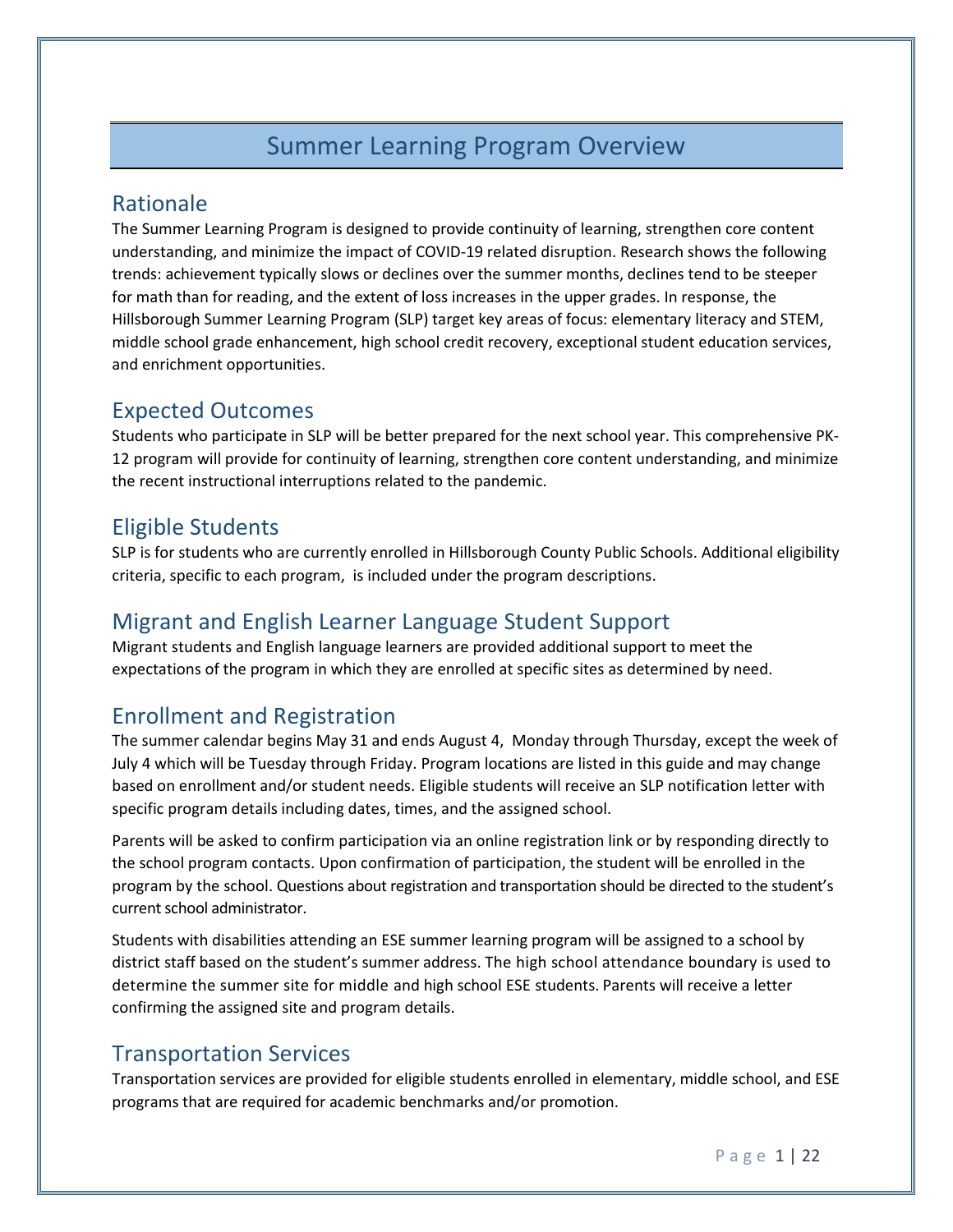### <span id="page-5-0"></span>Student Nutritional Services

Breakfast and lunch are provided for all students enrolled in a summer program.

### <span id="page-5-1"></span>Employment Application Information

SLP positions will be posted on the HCPS Staff Hub beginning April 20<sup>th</sup>. The posting will include dates, locations, responsibilities, certification requirements and pay rates.

To apply for a summer position, applicants should complete the 2022 SLP Application online form. The link to the form will be available on Staff Hub>District Offices>Human Capital>Summer Learning Program. The link may also be requested from a site administrator.

The principal, site administrator, or designee is responsible for hiring. The SLP administrator will communicate directly with applicants and complete personnel transactions for hired employees.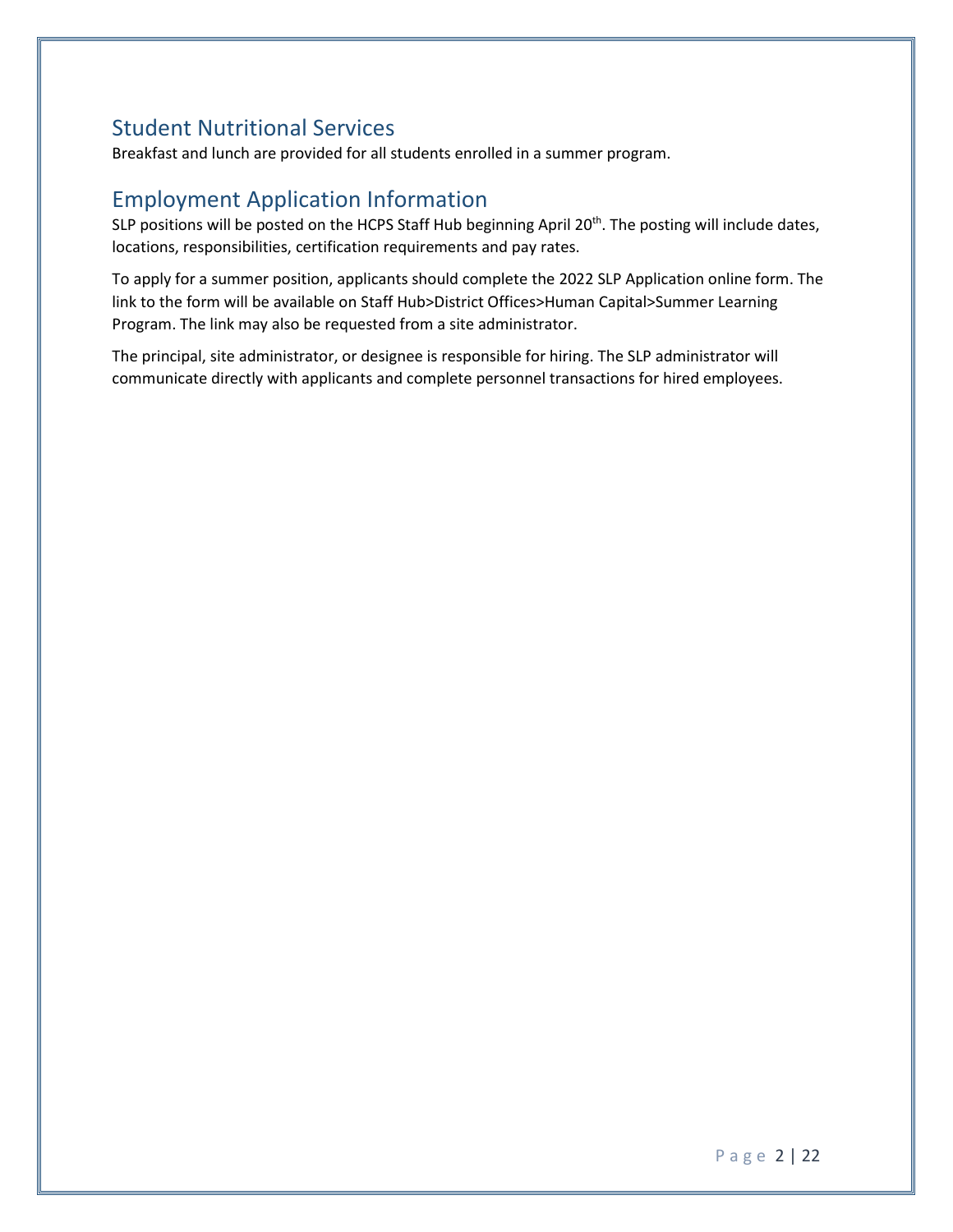### Elementary School Programs

### <span id="page-6-1"></span><span id="page-6-0"></span>Voluntary Prekindergarten Summer

#### **Program Description**

The Voluntary Prekindergarten Program (VPK) is designed to equip children with skills essential for future kindergarten and school success. The VPK program provides 300 hours of quality instruction with an emphasis on literacy skills and developmentally appropriate curriculum delivered by a certified teacher.

#### **Eligibility Criteria**

Children who will be entering kindergarten in the fall of 2022 and have not previously used a VPK Certificate

| <b>Dates and Hours</b>             |                                    |
|------------------------------------|------------------------------------|
| Teacher Training: 6/2/2022         | Teacher Preplanning: 6/3/2022      |
| First Student Day: 6/6/2022        | Last Student Day: 7/26/2022        |
| Student Hours: 7:00 a.m.-5:30 p.m. | Teacher Hours: 6:45 a.m.-5:45 p.m. |
|                                    |                                    |

#### **Contact Information**

Sandra Show, Supervisor, VPK, sandra.show@hcps.net

### <span id="page-6-2"></span>Third Grade Reading Camp

#### **Program Description**

The Third Grade Reading Camp provides reading instruction and interventions aligned to the Florida State Standards for students who have not yet met the third grade promotion requirements. The program will feature a weekly theme to cultivate interest as students work toward meeting criteria for a good cause promotion.

Assessment at the start of the program will be used to identify areas of strength and opportunities for growth. Students will be placed in small groups for individualized interventions with a focus on phonics, fluency, vocabulary and comprehension. Students will engage in collaborative and independent practice using high interest, quality text providing opportunities to transfer and apply reading behaviors and increase success in reading grade level, complex text. Curriculum resources include: authentic texts, books, Comprehension Toolkit, SIPPs, LLI, Ready LAFS, MyOn.

#### **Eligibility Criteria**

Retained third grade students who did not meet promotion requirements

| <b>Dates and Hours</b>                                              |                                        |
|---------------------------------------------------------------------|----------------------------------------|
| Teacher Training: Included with Preplanning                         |                                        |
| Included in Preplanning                                             | Teacher Preplanning: 6/7/2022-6/9/2022 |
| First Student Day: 6/13/2022                                        | Last Student Day: 7/14/2022            |
| Student Hours: 8:00 a.m.-12:30 p.m.                                 | Teacher Hours: 7:30 a.m.-1:00 p.m.     |
| <b>Contact Information</b>                                          |                                        |
| Angela Schroden, Supervisor, Literacy K-5, angela.schroden@hcps.net |                                        |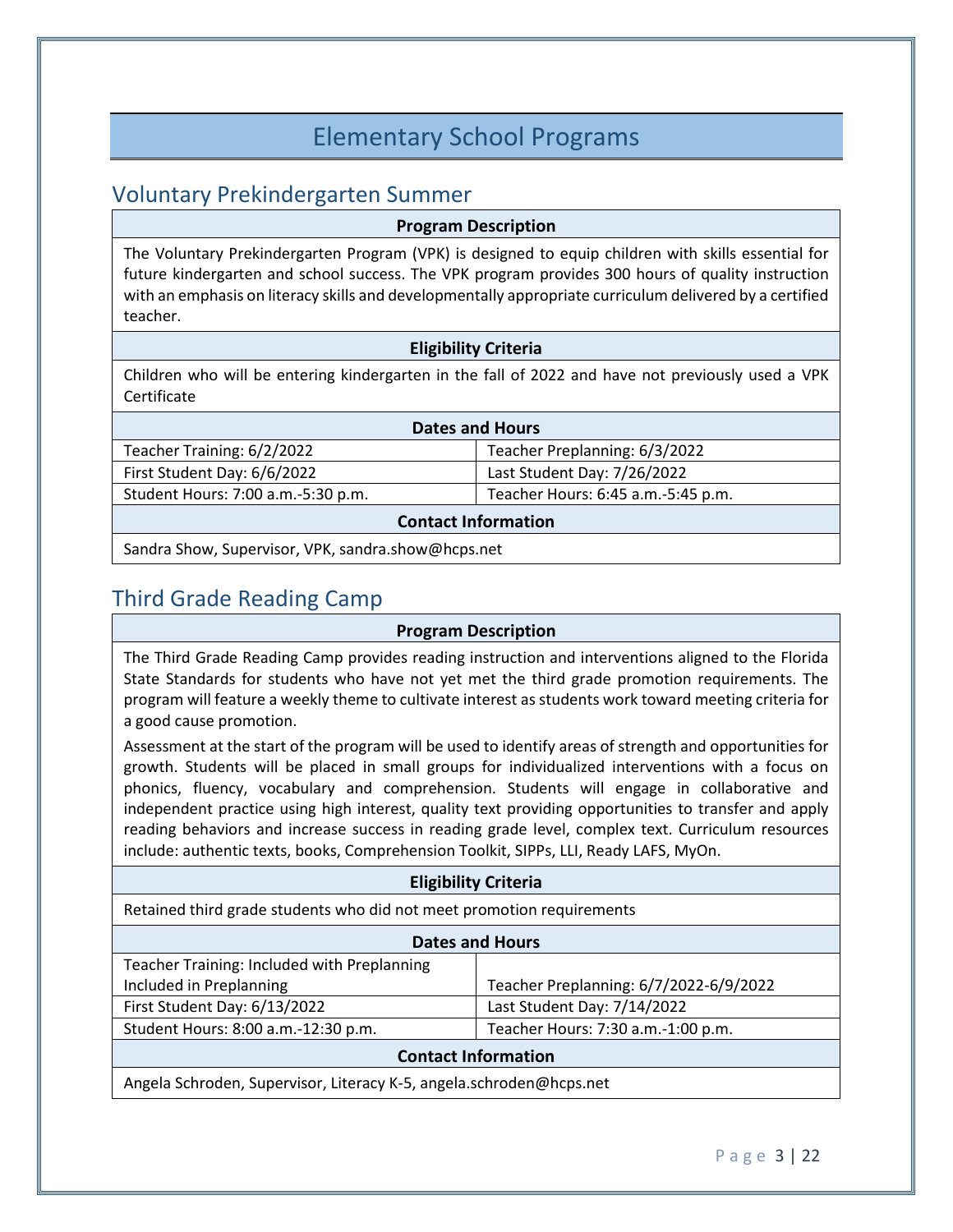### <span id="page-7-0"></span>Summer Learning Academy K-5

#### **Program Description**

The K-5 Summer Learning Academy is designed to strengthen core content understanding and foundational skills through a hands-on interdisciplinary experience. Students will participate in small group instruction to increase literacy, math , science, and social studies content knowledge and skills.

Weekly themes will provide context and relevance for the application of academic skills to solve real life problems. The STEM content will include science standards to engage students in science and engineering practices such as: asking questions; defining problems; developing models; carrying out investigations; using mathematics, information and computer technology. The Social Studies content will focus on key principles of history, geography, civics and character education, including literacy standards that engage students in text-based writing and research as well as collaborative discussions to encourage confidence and self-expression. Literacy will incorporate high quatlity text focused on phonics, fluency, vocabulary, comprehension and writing in support of content learning. The goal of this program is to promote enthusiasm for learning and equip students with essential skills for academic success.

#### **Eligibility Criteria**

Students in K-5 scoring at the Tier 3 range per the K-12 Comprehensive Reading Plan and students scoring at the Tier 2 range may be included based on enrollment

| <b>Dates and Hours</b>                                                |                                        |  |
|-----------------------------------------------------------------------|----------------------------------------|--|
| Teacher Training: Included with Preplanning                           | Teacher Preplanning: 6/7/2022-6/9/2022 |  |
| First Student Day: 6/13/2022                                          | Last Student Day: 7/14/2022            |  |
| Student Hours: 8:00 a.m.-12:30 p.m.                                   | Teacher Hours: 7:30 a.m.-1:00 p.m.     |  |
| <b>Contact Information</b>                                            |                                        |  |
| Angela Schroden, Supervisor of K-5 Literacy, angela.schroden@hcps.net |                                        |  |
| Jack Fahle, Supervisor of K-5 Mathematics, jack.fahle@hcps.net,       |                                        |  |
| Shana Tirado, Supervisor K-5 Science, shana.tirado@hcps.net           |                                        |  |
| Marie Rodgers, Supervisor K-5 Social Studies, marie.rodgers@hcps.net  |                                        |  |

### <span id="page-7-1"></span>Migrant School Readiness Summer Learning

#### **Program Description**

This readiness program for Pre-K migrant students will orient students to procedures and routines within the school setting and strengthen foundational phonemic awareness and phonics skills.

#### **Eligibility Criteria**

Pre-K migrant program students who will be five years old by September 1, 2021, and have a valid Qualified Arrival Date (QAD)

| <b>Dates and Hours</b>             |                                    |  |
|------------------------------------|------------------------------------|--|
| Teacher Training: 6/8/2022         | Teacher Preplanning: 6/9/2022      |  |
| First Student Day: 6/13/2022       | Last Student Day: 6/30/2022        |  |
| Student Hours: 8:00 a.m.-5:45 p.m. | Teacher Hours: 7:45 a.m.-6:00 p.m. |  |
| <b>Contact Information</b>         |                                    |  |

Carol Mayo, Supervisor, Migrant Programs, carol.mayo@hcps.net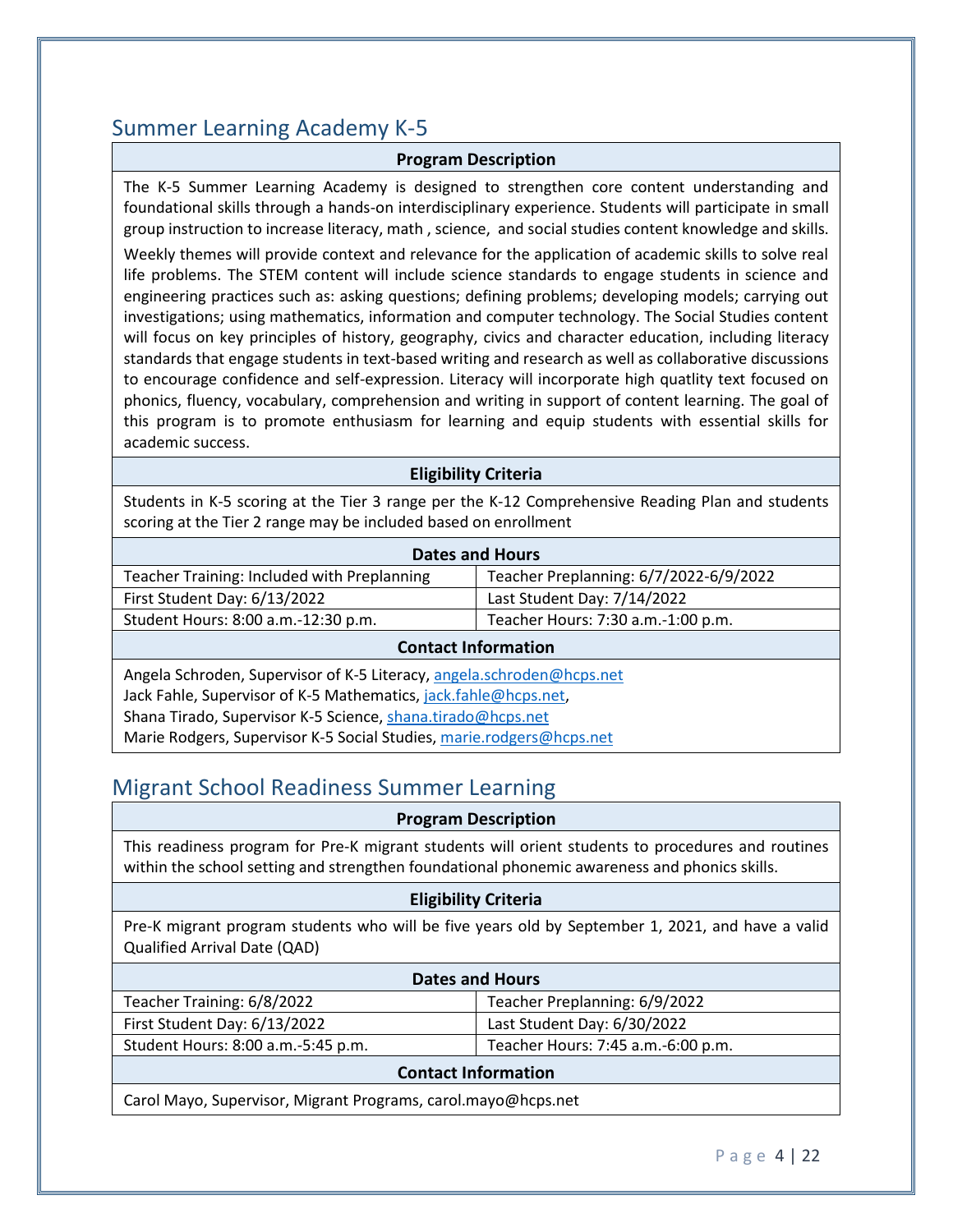### <span id="page-8-0"></span>Dual Language Success Camp

#### **Program Description**

The Dual Language Success Camp is designed to develop the readiness skills, self-confidence and social emotional skills critical for success in a rigorous bilingual learning environment. Students will be provided creative and engaging opportunities for academic learning through a literacy and STEMbased curriculum.

#### **Eligibility Criteria**

Incoming kindergarten and rising first grade students who are enrolled in a dual language program

| <b>Dates and Hours</b>                      |                                     |  |
|---------------------------------------------|-------------------------------------|--|
| <b>Teacher Training:</b>                    | <b>Teacher Preplanning:</b>         |  |
| Session 1: 7/6/2022                         | Session 1: 7/7/2022                 |  |
| Session 2: 7/13/2022                        | Session 2: 7/14/2022                |  |
| First Student Day: (based on site location) | Last Student Day:                   |  |
| Session 1: 7/11/2022                        | Session 1: 7/14/2022                |  |
| Session 2: 7/18/2022                        | Session 2: 7/21/2022                |  |
| Student Hours: 8:00 a.m.-12:00 p.m.         | Teacher Hours: 7:30 a.m.-12:30 p.m. |  |
| <b>Contact Information</b>                  |                                     |  |

Melissa Morgado, Supervisor, World Languages K-12, melissa.morgado@hcps.net

### <span id="page-8-1"></span>Bridge to Biliteracy-Viaje al Mundo Camp

#### **Program Description**

Bridge to Biliteracy-Viaje al Mundo Camp is designed to develop the readiness skills, self-confidence and social emotional skills critical for success in a rigorous bilingual learning environment. Students will be provided creative and engaging opportunities for academic learning through a literacy and STEM-based curriculum.

#### **Eligibility Criteria**

Incoming kindergarten students who are enrolled in a Bridge to Biliteracy Program

| <b>Dates and Hours</b>                                                      |                                     |  |
|-----------------------------------------------------------------------------|-------------------------------------|--|
| Teacher Training: 7/13/2022                                                 | Teacher Preplanning: 7/14/2022      |  |
| First Student Day: 7/18/2022                                                | Last Student Day: 7/21/2022         |  |
| Student Hours: 8:00 a.m.-12:00 p.m.                                         | Teacher Hours: 7:30 a.m.-12:30 p.m. |  |
| <b>Contact Information</b>                                                  |                                     |  |
| Melissa Morgado, Supervisor, World Languages K-12, melissa.morgado@hcps.net |                                     |  |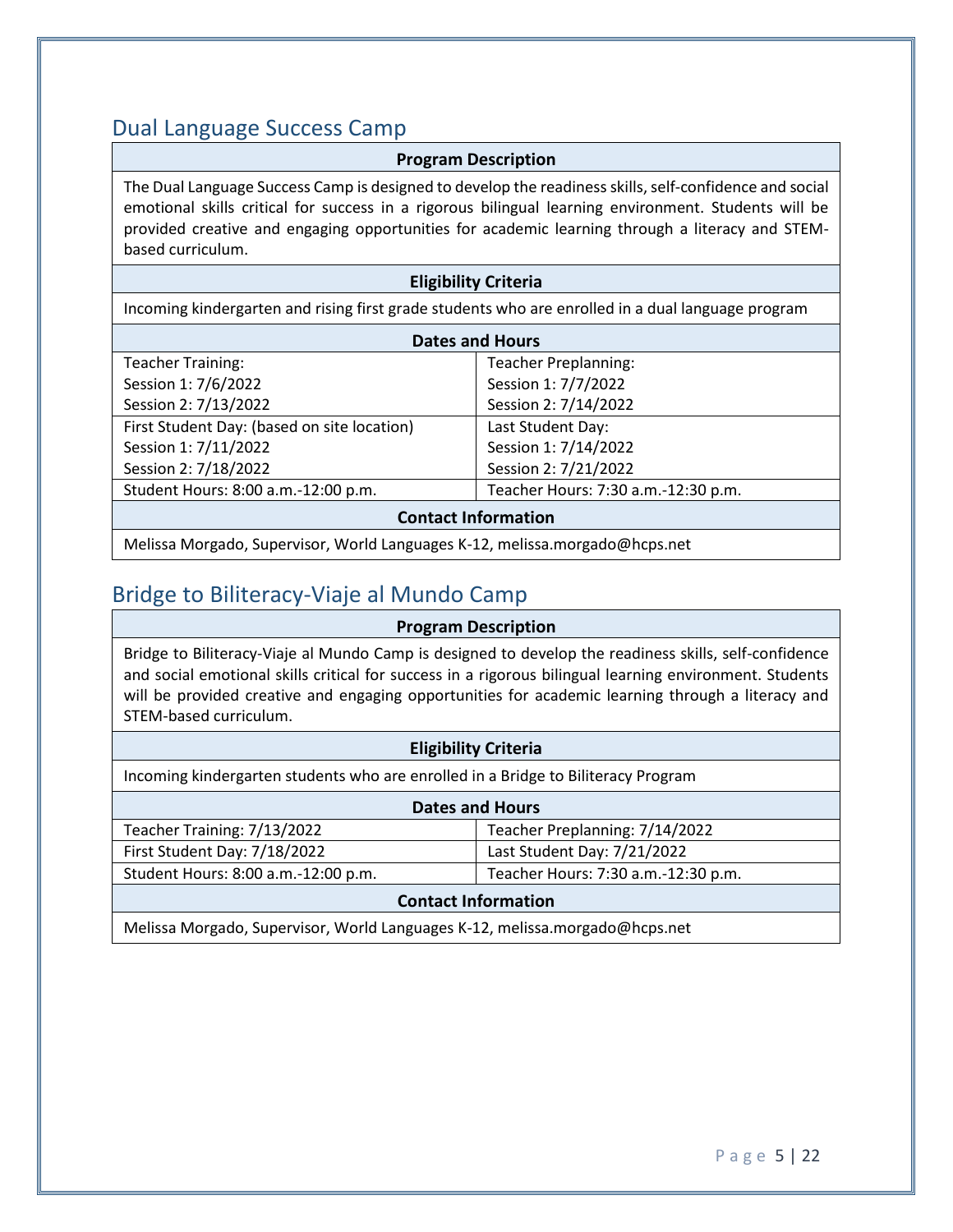### <span id="page-9-0"></span>Nature's Classroom Water Adventure Camp

#### **Program Description**

This enrichment camp sponsored by SWFWMD will be offered multiple weeks in June for rising fourth through eighth grade students. These outdoor camps will provide an opportunity for students to experience exploratory learning in an authentic environment. Water activities will include shoreline sampling and a field trip to Crystal Springs Preserve.

Registration information will be available at school sites.

#### **Eligibility Criteria**

Rising fourth through eighth grade students

| <b>Dates and Hours</b>                                   |                                      |  |
|----------------------------------------------------------|--------------------------------------|--|
| Teacher Training: Included with Preplanning              | Teacher Preplanning: 6/2/2022        |  |
| First Student Day:                                       | Last Student Day:                    |  |
| Session 1: 6/6/2022                                      | Session 1: 6/9/2022                  |  |
| Session 2: 6/13/2022                                     | Session 2: 6/16/2022                 |  |
| Session 3: 6/20/2022                                     | Session 3: 6/23/2022                 |  |
| Session 4: 6/27/2022                                     | Session 4: 6/30/2022                 |  |
| Student Hours: 8:00 a.m.-3:00 p.m.                       | Teacher Hours: 7:30 a.m. - 3:30 p.m. |  |
| <b>Contact Information</b>                               |                                      |  |
| المانية والمتحدث المستحدث المتحدث المتحدث<br>_ . _ _ _ . |                                      |  |

Karen Johnson, Coordinator, Nature's Classroom Environmental Education Center, karen.johnson@hcps.net

### <span id="page-9-1"></span>Nature's Classroom Fee-based Camps

#### **Program Description**

Nature's Classroom will offer multiple fee-based enrichment camps through out June for rising first through eighth grade students. These outdoor camps will provide an opportunity for students to experience exploratory learning in an authentic environment. Grade specific camp themes will include Early Explores, Young Naturalist, Outdoor Skill, Survival, Wilderness, and Archery. Specific registration information will be available at school sites.

| <b>Eligibility Criteria</b>                                                                              |                                      |  |
|----------------------------------------------------------------------------------------------------------|--------------------------------------|--|
| Rising first through eighth grade students                                                               |                                      |  |
| <b>Dates and Hours</b>                                                                                   |                                      |  |
| Teacher Training: Included with Preplanning                                                              | Teacher Preplanning: 6/2/2022        |  |
| First Student Day:                                                                                       | Last Student Day:                    |  |
| Session 1: 6/6/2022                                                                                      | Session 1: 6/9/2022                  |  |
| Session 2: 6/13/2022                                                                                     | Session 2: 6/16/2022                 |  |
| Session 3: 6/20/2022                                                                                     | Session 3: 6/23/2022                 |  |
| Session 4: 6/27/2022                                                                                     | Session 4: 6/30/2022                 |  |
| Student Hours: 8:00 a.m.-3:00 p.m.                                                                       | Teacher Hours: 7:30 a.m. - 3:30 p.m. |  |
| <b>Contact Information</b>                                                                               |                                      |  |
| Karen Johnson, Coordinator, Nature's Classroom Environmental Education Center,<br>karen.johnson@hcps.net |                                      |  |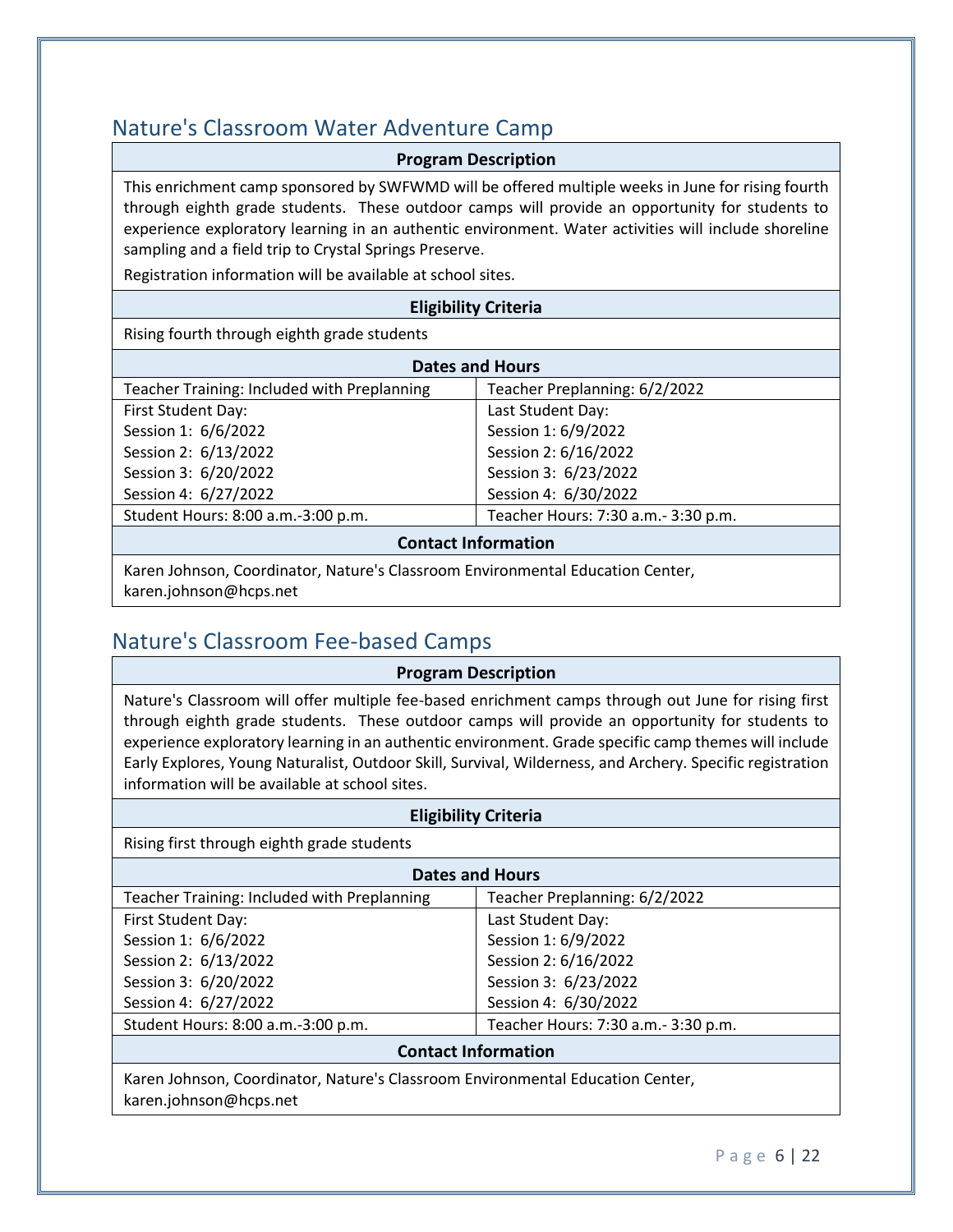### <span id="page-10-0"></span>Elementary Summer Scholars Program (ESSP)

#### **Program Description**

This fee-based program provides a four-day enrichment camp with a grade level theme for eligible students as follows: Finding Our Next National Treasure for grade three with a emphasis on social studies and technology; VIP Kids: Voices Inspiring Purpose for grade four with an emphasis on writing, technology, social action; and Ready Robots to the Rescue for grade five with an emphasis on coding and robotics.

#### **Eligibility Criteria**

Students completing third, fourth or fifth grade who are identified as Gifted

| <b>Dates and Hours</b>             |                                    |  |
|------------------------------------|------------------------------------|--|
| Teacher Training: May (TBD)        | Teacher Preplanning: 6/9/2022      |  |
| First Student Day: 6/13/2022       | Last Student Day: 6/23/2022        |  |
| Student Hours: 8:00 a.m.-2:30 p.m. | Teacher Hours: 7:30 a.m.-3:00 p.m. |  |
| <b>Contact Information</b>         |                                    |  |

Jennifer West, Supervisor, Gifted K-12, jennifer.west@hcps.net

### <span id="page-10-1"></span>Hillsborough Out-of-School Time Program (HOST) Elementary

#### **Program Description**

HOST is a fee-based, enrichment program that is structured to provide engaging activities, student safety and affordability. Students will have the opportunity to learn new skills and make new friends while participating in theme-based learning, indoor and outdoor games, field trips and more throughout the summer. Programs are carefully planned to ensure that students are supervised by well-qualified and well-trained staff. Students enrolled in a district summer learning program may utilize the fee-based HOST before and/or after-care services. Please refer to the HOST website for the current fee rates which are subject to change. HOST accepts School Readiness funding. For additional information, please refer to the HOST website or call the administrative office.

Website:<https://www.hillsboroughschools.org/Domain/2453>Office: 813-744-8941

#### **Eligibility Criteria**

Elementary and K-8 students actively enrolled in Hillsborough County Public Schools (HCPS) who have completed kindergarten and are able to safely participate in large group activities

| <b>Dates and Hours</b>             |                                    |  |
|------------------------------------|------------------------------------|--|
| <b>Teacher Training: NA</b>        | <b>Teacher Preplanning: NA</b>     |  |
| First Student Day: 5/31/2022       | Last Student Day: 8/4/2022         |  |
| Student Hours: 7:00 a.m.-6:00 p.m. | Teacher Hours: 6:45 a.m.-6:15 p.m. |  |
| <b>Contact Information</b>         |                                    |  |

Michael McManus, Supervisor, HOST, michael.mcmanus@hcps.net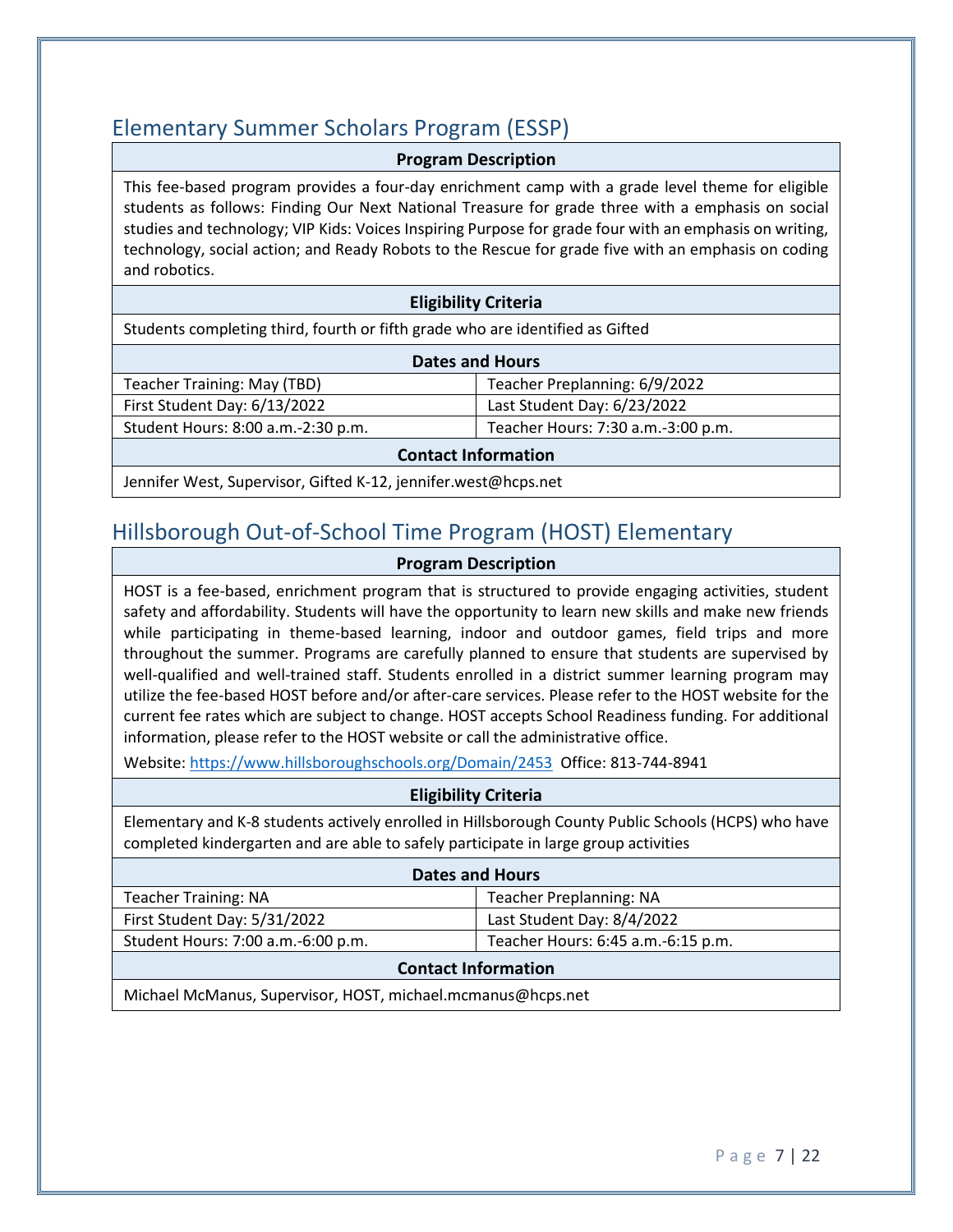### Middle School Programs

### <span id="page-11-1"></span><span id="page-11-0"></span>Algebra Booster

#### **Program Description**

This program is designed to prepare students to to retake the Algebra 1 EOC exam. Students will be enrolled in a self-paced, non-credit Edgenuity course and may access the course remotely or at open summer program sites. Access to the course will be available 24/7, and access to teachers will be during the regular program hours. Students must earn a Level 3 or higher on the Algebra 1 EOC to meet the algebra high school graduation requirement. The EOC retake will be administered at open sites on July 11th and 12th.

Rising ninth grade students are are also eligible to attend the high school Algebra 1 FSA EOC Prep program.

#### **Eligibility Criteria**

Middle school students who were enrolled in an Algebra 1 course and have not yet demonstrated proficiency

| <b>Dates and Hours</b>             |                                    |
|------------------------------------|------------------------------------|
| <b>Teacher Training:</b>           | <b>Teacher Preplanning:</b>        |
| Included with Preplanning          | 6/1/2022, 6/8/2022, 6/9/2022       |
| First Student Day: 6/13/2022       | Last Student Day: 7/14/2022        |
| Student Hours: 9:30 a.m.-1:30 p.m. | Teacher Hours: 9:30 a.m.-1:30 p.m. |
| <b>Contact Information</b>         |                                    |

Catherine White, Supervisor, 6-8 Math, catherine.white@hcps.net

### <span id="page-11-2"></span>Grade Enhancement

#### **Program Description**

This program provides an opportunity for students to enhance a failing quarter grade for a middle school course required for promotion. Students will be enrolled in a self-paced, Edgenuity course that corresponds to the failing grade. Upon successful completion of the course, students will earn a passing grade that will count toward the semester average.

#### **Eligibility Criteria**

Students who need to enhance a quarter grade for a middle school core course that is required for promotion

| <b>Dates and Hours</b>                                                            |                                    |
|-----------------------------------------------------------------------------------|------------------------------------|
| <b>Teacher Training:</b>                                                          | <b>Teacher Preplanning:</b>        |
| Included with Preplanning                                                         | 6/1/2022, 6/8/2022, 6/9/2022       |
| First Student Day: 6/13/2022                                                      | Last Student Day: 7/14/2022        |
| Student Hours: 9:30 a.m.-1:30 p.m.                                                | Teacher Hours: 9:15 a.m.-1:45 p.m. |
| <b>Contact Information</b>                                                        |                                    |
| Allison Edgecomb, Supervisor, Middle School Generalist, allison.edgecomb@hcps.net |                                    |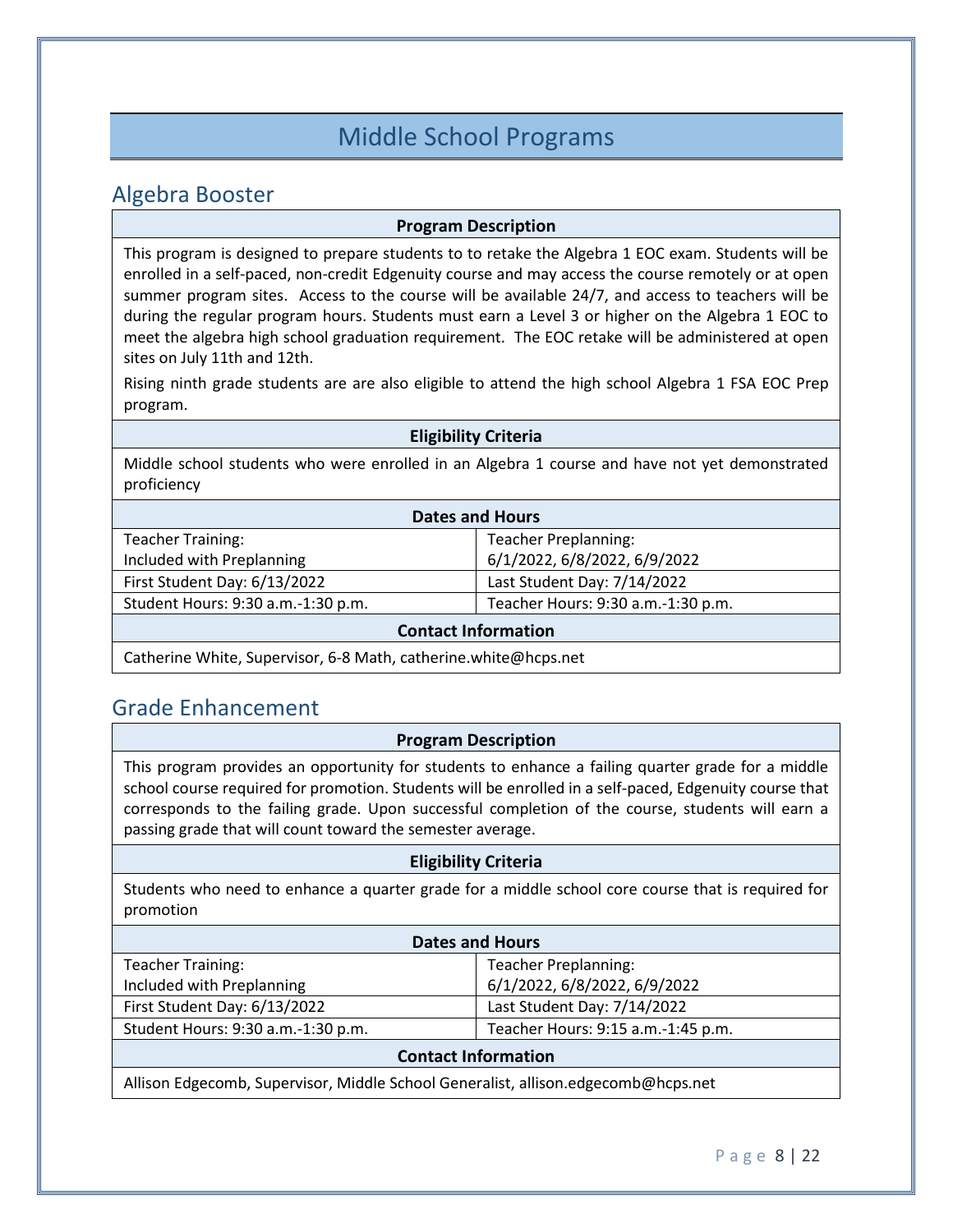### <span id="page-12-0"></span>Student Trajectory Enhancement Program (STEP)

#### **Program Description**

The Student Trajectory Enhancement Program (STEP) provides a pathway for students who have been previously retained and have successfully completed sixth grade to accelerate grade placement. Students who successfully complete the program will be promoted to eighth grade within HCPS.

#### **Eligibility Criteria**

Rising seventh grade students who were previously retained and have successfully completed sixth grade

| <b>Dates and Hours</b>             |                                    |
|------------------------------------|------------------------------------|
| <b>Teacher Training:</b>           | <b>Teacher Preplanning:</b>        |
| Included with Preplanning          | 6/1/2022, 6/8/2022, 6/9/2022       |
| First Student Day: 6/13/2022       | Last Student Day: 7/14/2022        |
| Student Hours: 9:30 a.m.-1:30 p.m. | Teacher Hours: 9:15 a.m.-1:45 p.m. |
| <b>Contact Information</b>         |                                    |

Allison Edgecomb, Supervisor, Middle School Generalist, allison.edgecomb@hcps.net

### <span id="page-12-1"></span>Sixth Grade Summer Bridge Camp

#### **Program Description**

This FREE two-day bridge program provides an opportunity for rising sixth grade students to get a sneak peek of the middle school program. Students will learn how to navigate the school campus, become familiar with school expectations and procedures, meet staff members and peers, participate in team building activities and build confidence as a new middle school student. This camp is typically scheduled in July. Schools will provide program details with site specific dates and times.

#### **Eligibility Criteria**

Rising sixth grade students

| <b>Dates and Hours</b>      |                                |
|-----------------------------|--------------------------------|
| <b>Teacher Training: NA</b> | <b>Teacher Preplanning: NA</b> |
| First Student Day:          | Last Student Day:              |
| Based on site calendar      | Based on site calendar         |
| <b>Student Hours:</b>       | <b>Teacher Hours:</b>          |
| 8:00 a.m.-12:00 p.m.        | 7:30 a.m.-12:30 p.m.           |
| Times may vary by site      | Times may vary by site         |
| <b>Contact Information</b>  |                                |

Jazheel Lenegar Brown, Executive Director, Instructional Support, jazheel.lenegar@hcps.net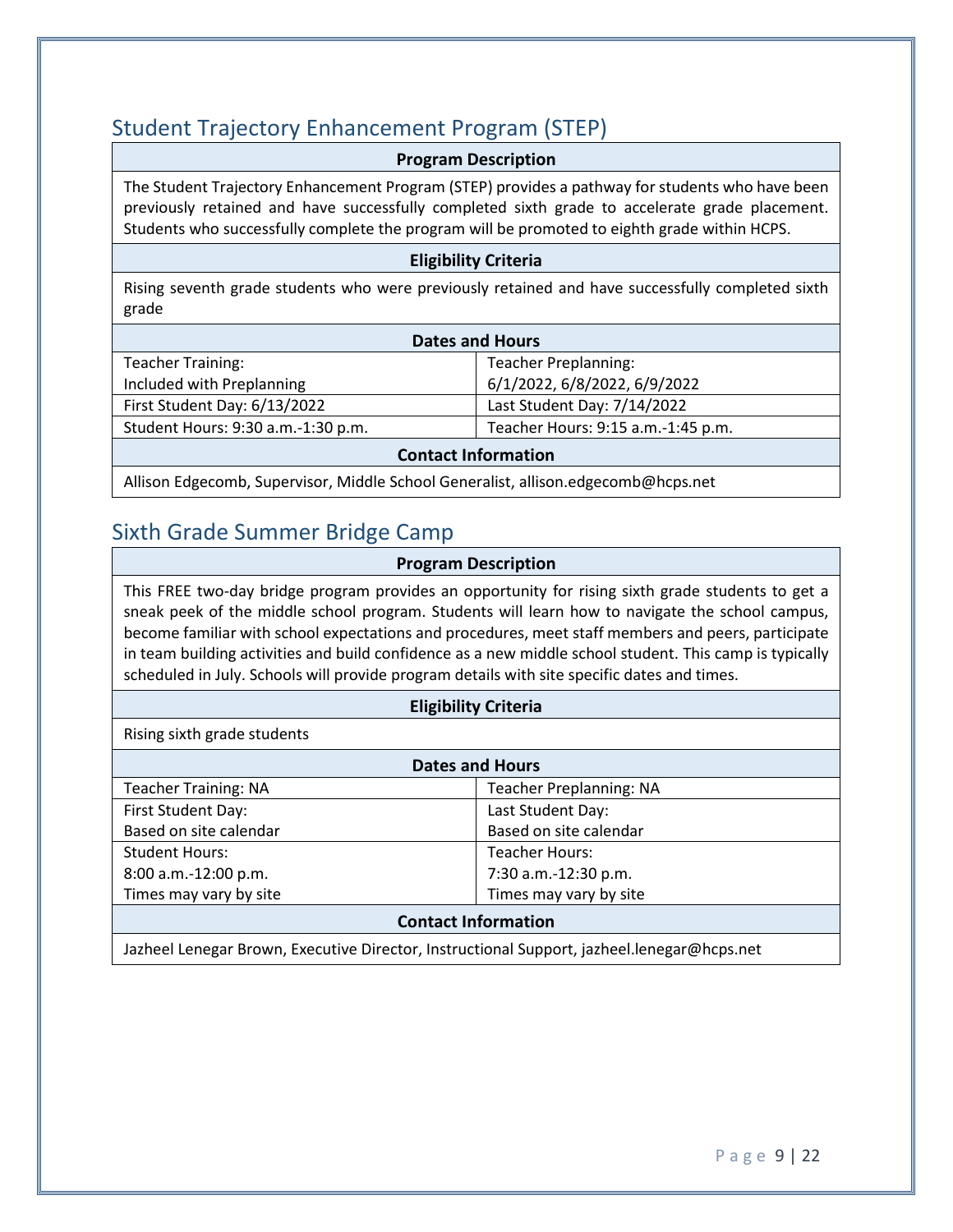### <span id="page-13-0"></span>STEM Rocket Camp

#### **Program Description**

Reach for the stars this summer as HCPS & the National Department of Defense Education Program hosts STEM Rocket Camps focusing on rocketry, aerospace concepts, and hands-on science for incoming 6th-8th grade students.

#### **Eligibility Criteria**

Students who are entering 6th-8th grade who are enrolled in one of the HCPS public middle schools.

| <b>Dates and Hours</b>               |  |
|--------------------------------------|--|
| <b>Teacher Preplanning:</b>          |  |
| Last Student Day:                    |  |
| Session 1: 6/23/2022                 |  |
| Session 2: 6/30/2022                 |  |
| Session 3: 7/8/2022                  |  |
| Session 4: 7/14/2022                 |  |
|                                      |  |
| Teacher Hours: 8:30 a.m. - 2:30 p.m. |  |
| <b>Contact Information</b>           |  |
|                                      |  |

Nicole Tuminella, DoD District Resource Teacher, nicole.tuminella@hcps.net

### <span id="page-13-1"></span>Mission: Tampa Bay

#### **Program Description**

The world is filled with millions of questions that have yet to be answered. This camp, hosted at The Florida Aquarium and MOSI, is the first step to building and using a toolkit that will explore Earth's last frontier- the deep ocean.  This five-day immersion program places STEMitists (girls, incoming 6th-8th grades) into teams where together they will plan, prepare and execute their own unique investigation to find out what is plaguing Tampa Bay. The camp will start and end on the water where they will use various scientific tools to help then on their journey to solving real world problems. Girls from around the district will be invited to participate in this unique camp.

#### **Eligibility Criteria**

Students who are entering 6th-8th grades in a one of HCPS public schools and are female will be given the opportunity to enroll in camp by invitation and teacher reccommendation

| <b>Dates and Hours</b>             |                                      |
|------------------------------------|--------------------------------------|
| <b>Teacher Training: NA</b>        | <b>Teacher Preplanning: NA</b>       |
| First Student Day: 6/13/2022       | Last Student Day: 6/17/2022          |
| Student Hours: 9:00 a.m.-3:00 p.m. | Teacher Hours: 8:30 a.m. - 3:30 p.m. |
| <b>Contact Information</b>         |                                      |
|                                    |                                      |

Nicole Tuminella, DoD District Resource Teacher, nicole.tuminella@hcps.net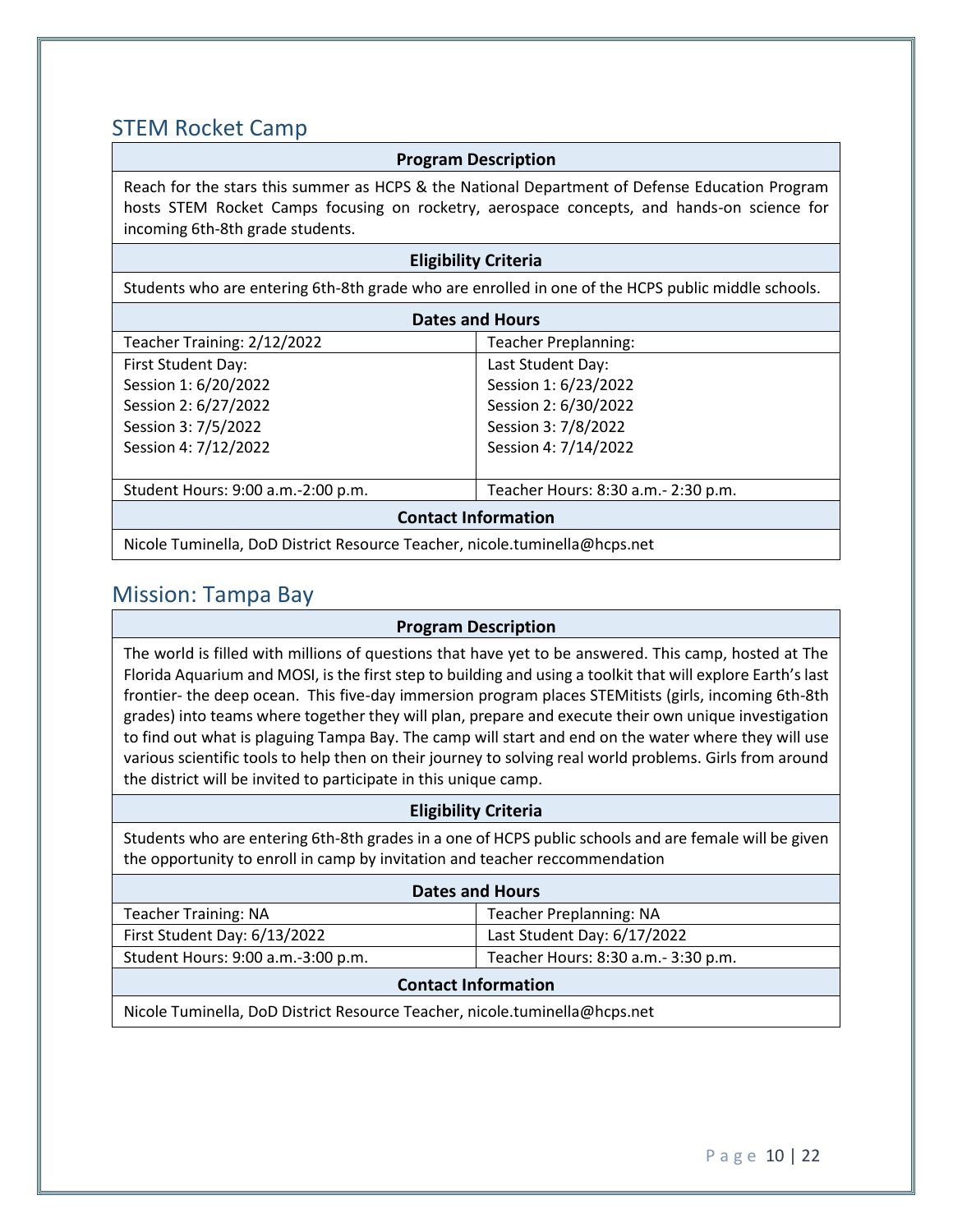### <span id="page-14-0"></span>Cyber Patriot Camp

#### **Program Description**

An AFA CyberCamp is the perfect way to get introduced to the world of cybersecurity! Many students who attend a standard AFA CyberCamp go on to participate in CyberPatriot's National Youth Cyber Defense Competition during the school year. Get a head start on your STEM career and experience what makes CyberPatriot the best National Youth Cyber Education Program! This camp will be offered via invite to HCPS middle school students who are currently participating in the CyberPatriot program at their school sites.

#### **Eligibility Criteria**

Middle school students who are currently involved in the CyberPatriot program at their school sites or are invited by a CyberPatriot site sponsor

| <b>Dates and Hours</b>             |                                      |
|------------------------------------|--------------------------------------|
| <b>Teacher Training: NA</b>        | <b>Teacher Preplanning: NA</b>       |
| First Student Day: 6/20/2022       | Last Student Day: 6/24/2022          |
| Student Hours: 9:00 a.m.-3:00 p.m. | Teacher Hours: 8:30 a.m. - 3:30 p.m. |
| <b>Contact Information</b>         |                                      |

Nicole Tuminella, DoD District Resource Teacher, nicole.tuminella@hcps.net

### <span id="page-14-1"></span>Nature's Classroom Water Adventure Camp

#### **Program Description**

This enrichment camp sponsored by SWFWMD will be offered multiple weeks in June for rising fourth through eighth grade students. These outdoor camps will provide an opportunity for students to experience exploratory learning in an authentic environment. Water activities will include shoreline sampling and a field trip to Crystal Springs Preserve.

Registration information will be available at school sites.

#### **Eligibility Criteria**

Rising fourth through eighth grade students

| <b>Dates and Hours</b>                      |                                     |
|---------------------------------------------|-------------------------------------|
| Teacher Training: Included with Preplanning | Teacher Preplanning: 6/2/2022       |
| First Student Day:                          | Last Student Day:                   |
| Session 1: 6/6/2022                         | Session 1: 6/9/2022                 |
| Session 2: 6/13/2022                        | Session 2: 6/16/2022                |
| Session 3: 6/20/2022                        | Session 3: 6/23/2022                |
| Session 4: 6/27/2022                        | Session 4: 6/30/2022                |
| Student Hours: 8:00 a.m.-3:00 p.m.          | Teacher Hours: 7:30 a.m.- 3:30 p.m. |

#### **Contact Information**

Karen Johnson, Coordinator, Nature's Classroom Environmental Education Center, karen.johnson@hcps.net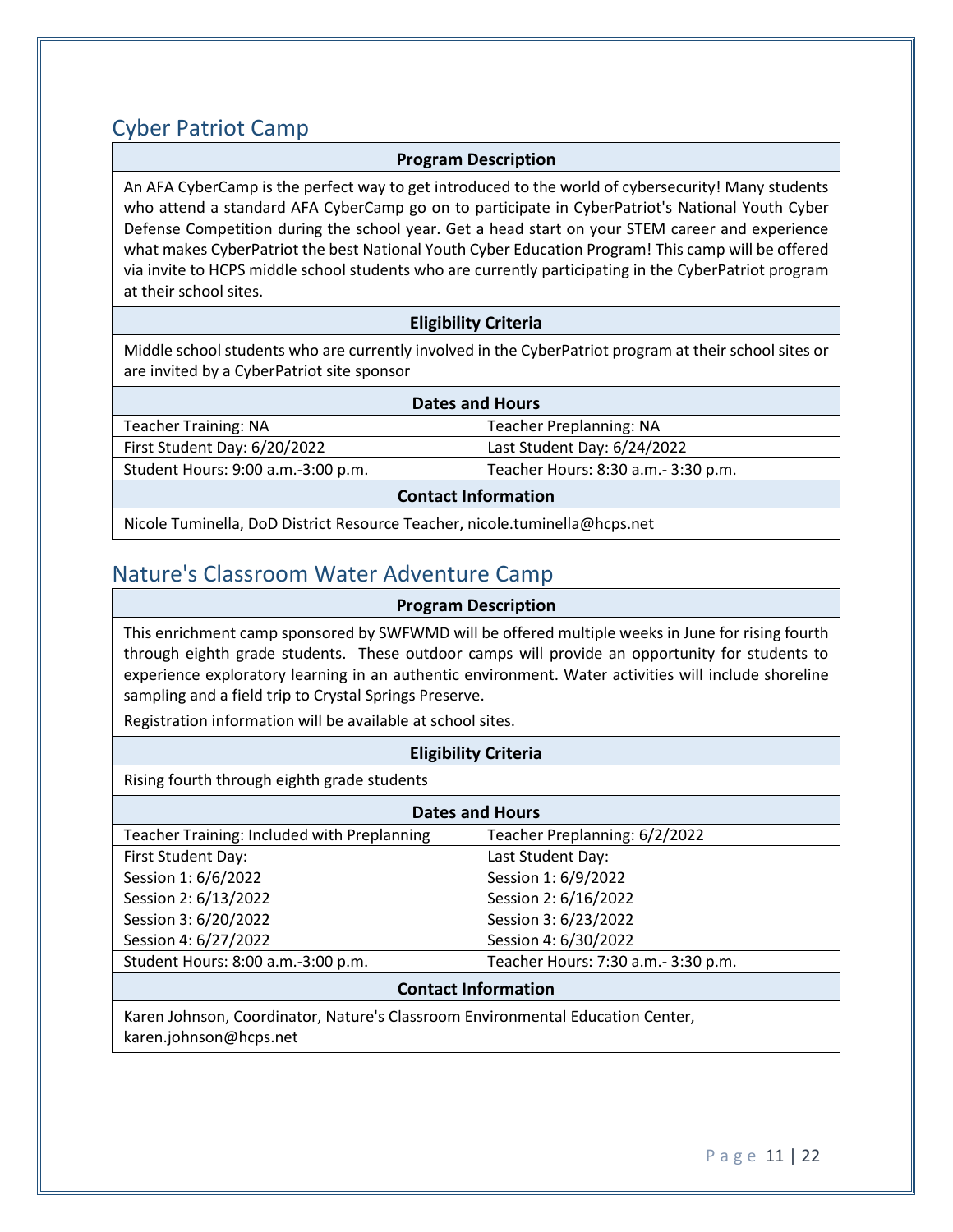### <span id="page-15-0"></span>Nature's Classroom Fee-based Camps

#### **Program Description**

Nature's Classroom will offer multiple fee-based enrichment camps through out June for rising first through eighth grade students. These outdoor camps will provide an opportunity for students to experience exploratory learning in an authentic environment. Grade specific camp themes will include Early Explores, Young Naturalist, Outdoor Skill, Survival, Wilderness, and Archery. Specific registration information will be available at school sites.

#### **Eligibility Criteria**

Rising first through eighth grade students

| <b>Dates and Hours</b>                      |                                     |
|---------------------------------------------|-------------------------------------|
| Teacher Training: Included with Preplanning | Teacher Preplanning: 6/2/2022       |
| First Student Day:                          | Last Student Day:                   |
| Session 1: 6/6/2022                         | Session 1: 6/9/2022                 |
| Session 2: 6/13/2022                        | Session 2: 6/16/2022                |
| Session 3: 6/20/2022                        | Session 3: 6/23/2022                |
| Session 4: 6/27/2022                        | Session 4: 6/30/2022                |
| Student Hours: 8:00 a.m.-3:00 p.m.          | Teacher Hours: 7:30 a.m.- 3:30 p.m. |
| <b>Contact Information</b>                  |                                     |

Karen Johnson, Coordinator, Nature's Classroom Environmental Education Center, karen.johnson@hcps.net

### <span id="page-15-1"></span>Hillsborough Out-of-School Time Program (HOST) Middle School

**Program Description**

HOST is a fee-based, enrichment program that is structured to provide engaging activities, student safety and affordability. Students will have the opportunity to learn new skills and make new friends while participating in theme-based learning, indoor and outdoor games, field trips and more throughout the summer. Programs are carefully planned to ensure that students are supervised by well-qualified and well-trained staff. Students enrolled in a district summer learning program may utilize the fee-based HOST before and/or after-care services. Please refer to the HOST website for the current fee rates which are subject to change. HOST accepts School Readiness funding. For additional information, please refer to the HOST website or call the administrative office.

Website:<https://www.hillsboroughschools.org/Domain/2453>Office: 813-744-8941

#### **Eligibility Criteria**

Students in sixth through eighth grade, including incoming sixth graders, who are actively enrolled in Hillsborough County Public Schools (HCPS) and able to safely participate in large group activities

| <b>Dates and Hours</b>                                      |                                    |  |
|-------------------------------------------------------------|------------------------------------|--|
| First Student Day: 6/6/2022                                 | Last Student Day: 7/21/2022        |  |
| Student Hours: 7:00 a.m.-6:00 p.m.                          | Teacher Hours: 6:45 a.m.-6:15 p.m. |  |
| <b>Contact Information</b>                                  |                                    |  |
| Michael McManus, Supervisor, HOST, michael.mcmanus@hcps.net |                                    |  |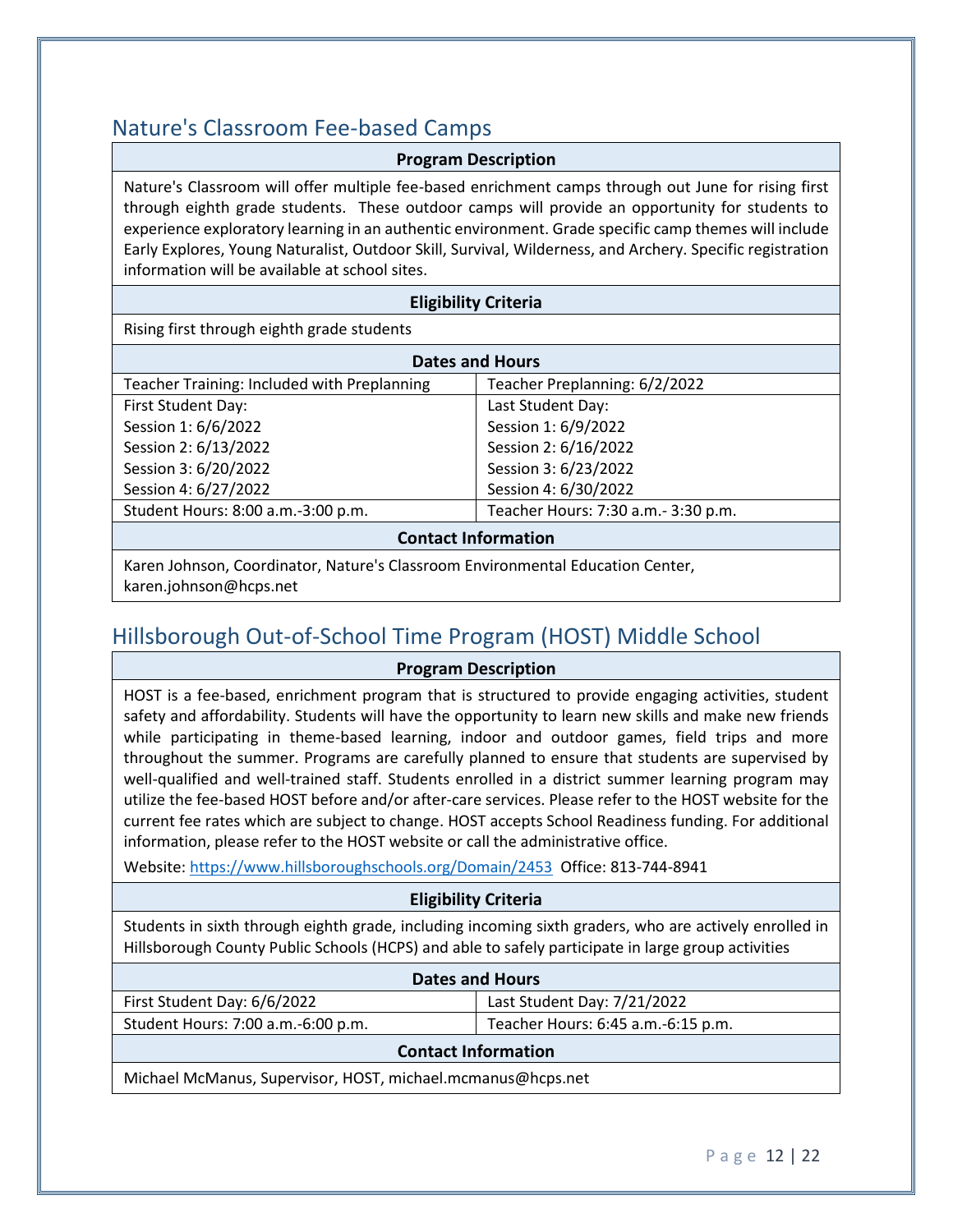### High School Programs

### <span id="page-16-1"></span><span id="page-16-0"></span>Credit Recovery Labs

#### **Program Description**

This program provides an opportunity for students to recover a .5 credit. Students will be enrolled in an HVK12 Edgenuity credit recovery course and will access the course through the high school credit recovery lab. In this blended learning model, the HVK12 teacher will provide remote support as needed and will be scheduled to meet with students weekly to provide in-person instruction. The students will have 24/7 access to the course content. The lab manager will provide additional onsite daily support for course completion.

#### **Eligibility Criteria**

Students who previously failed a high school required course and need to meet graduation requirements

| <b>Dates and Hours</b>                                                |                                    |  |
|-----------------------------------------------------------------------|------------------------------------|--|
| Teacher Training: Included with Preplanning                           | Teacher Preplanning: 6/2/2022      |  |
| First Student Day: 6/6/2022                                           | Last Student Day: 7/21/2022        |  |
| Student Hours: 8:30 a.m.-1:30 p.m.                                    | Teacher Hours: 8:30 a.m.-1:30 p.m. |  |
| <b>Contact Information</b>                                            |                                    |  |
| Carey Gerber, Coordinator, Innovative Programs, carey.gerber@hcps.net |                                    |  |

### <span id="page-16-2"></span>Credit Recovery English and Math Onsite Teachers

**Program Description**

This program provides an opportunity for students to recover English and/or Math credits through a self-paced, Edgenuity online course with in-person teacher support. Students will have 24/7 access to the course content.

#### **Eligibility Criteria**

Students, typically rising sophmores and juniors, who have failed a high school English and/or Math course and would benefit from an in person teacher

| <b>Dates and Hours</b>                                                      |                                         |
|-----------------------------------------------------------------------------|-----------------------------------------|
| Teacher Training: Included with Preplanning                                 | Teacher Preplanning: 6/1/2022, 6/2/2022 |
| First Student Day: 6/6/2022                                                 | Last Student Day: 7/21/2022             |
| Student Hours: 8:30 a.m.-1:30 p.m.                                          | Teacher Hours: 8:15 a.m.-1:45 p.m.      |
| <b>Contact Information</b>                                                  |                                         |
| Celeste Liccio, Sunervisor, Generalist High School, celeste liccio@hcns.net |                                         |

Celeste Liccio, Supervisor, Generalist High School, celeste.liccio@hcps.net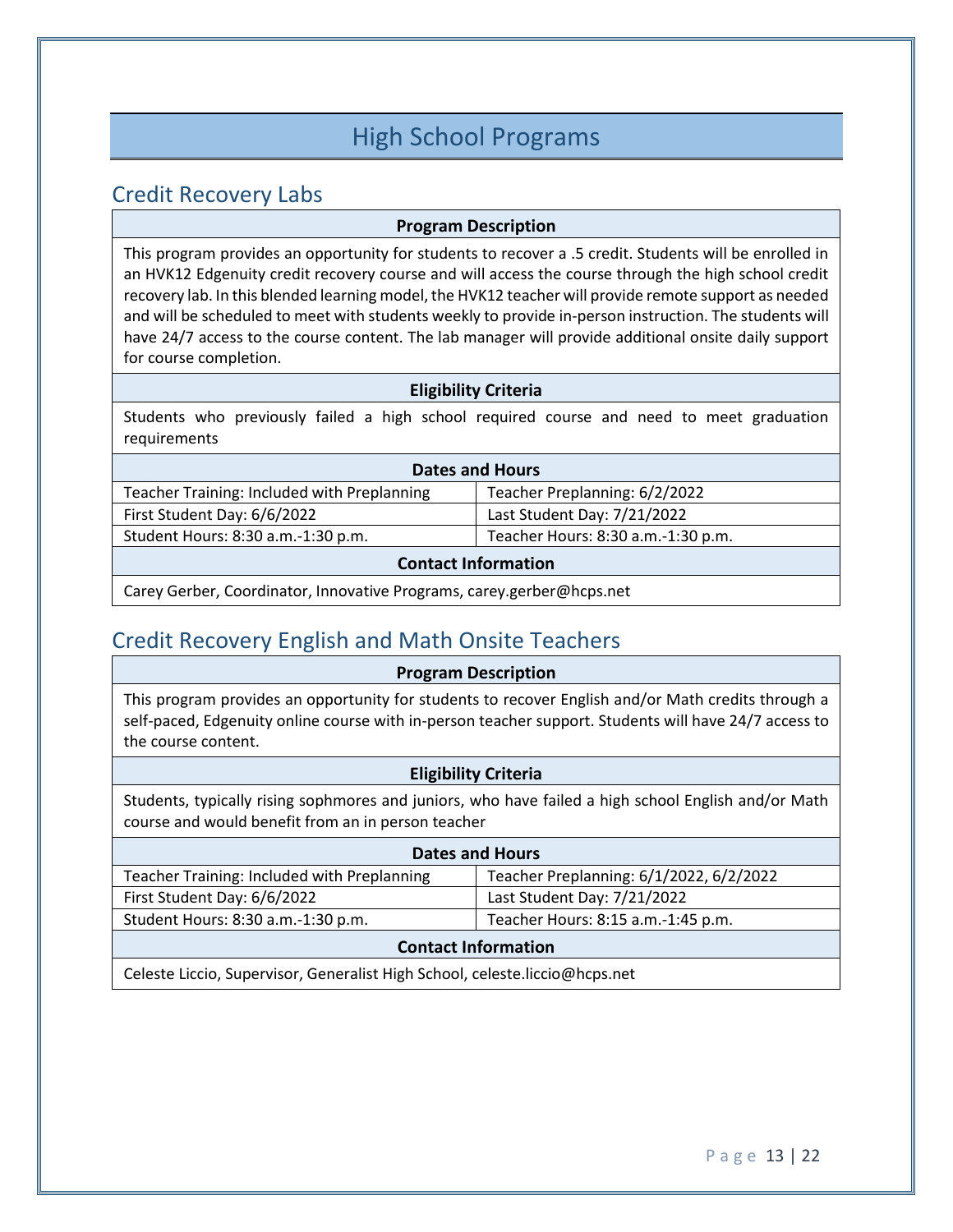### <span id="page-17-0"></span>ACT Math Prep for Graduation Benchmark

#### **Program Description**

This program is designed to prepare students to take the math section of the ACT. Students who earn a 16 or higher will meet the high school mathmatics graduation requirement. The ACT will be administered on June 11. Students should consult with their counselor for assistance with ACT registration.

#### **Eligibility Criteria**

Rising juniors and seniors who have not yet met the Algebra graduation requirement

| <b>Dates and Hours</b>                      |                                     |
|---------------------------------------------|-------------------------------------|
| Teacher Training: Included with Preplanning | Teacher Preplanning: 6/1/22         |
| First Student Day: 6/2/2022                 | Last Student Day: 6/9/2022          |
| Student Hours: 8:30 a.m.-11:30 a.m.         | Teacher Hours: 8:15 a.m.-11:45 a.m. |
| <b>Contact Information</b>                  |                                     |

Gail Stewart, Supervisor, Mathematics 9-12, gail.stewart@hcps.net

### <span id="page-17-1"></span>Reading Graduation Benchmark Prep

#### **Program Description**

This eight-day, non-credit program is intended to prepare students to earn a concordant score on the SAT and/or ACT in order to satisfy the ELA/Reading benchmark for high school graduation. Each day is structured to provide an hour of teacher directed, skill-based instruction with a focus on test-taking strategies and an hour of computer-based, individualized instruction specific to the student's prior assessment performance. This just-in-time program is highly recommended for students scheduled to take the ACT on June 11, 2022 or July 16, 2022 and for students scheduled to take the August 2022 SAT.

#### **Eligibility Criteria**

Rising twelfth grade students who have not met the ELA/Reading graduation benchmark and who were enrolled in Hillsborough County Public Schools during the prior school year

| <b>Dates and Hours</b>                                        |                                     |  |
|---------------------------------------------------------------|-------------------------------------|--|
| Teacher Training: Included with Preplanning                   | Teacher Preplanning: 6/2/2022       |  |
| First Student Day: 6/6/2022                                   | Last Student Day: 6/16/2022         |  |
| Student Hours: 8:30 a.m.-11:30 a.m.                           | Teacher Hours: 8:15 a.m.-11:45 a.m. |  |
| <b>Contact Information</b>                                    |                                     |  |
| LancBaddel Cunamicar High Cebaal Literaau Jamreeddel@bene net |                                     |  |

Lory Reddel, Supervisor, High School Literacy, lory.reddel@hcps.net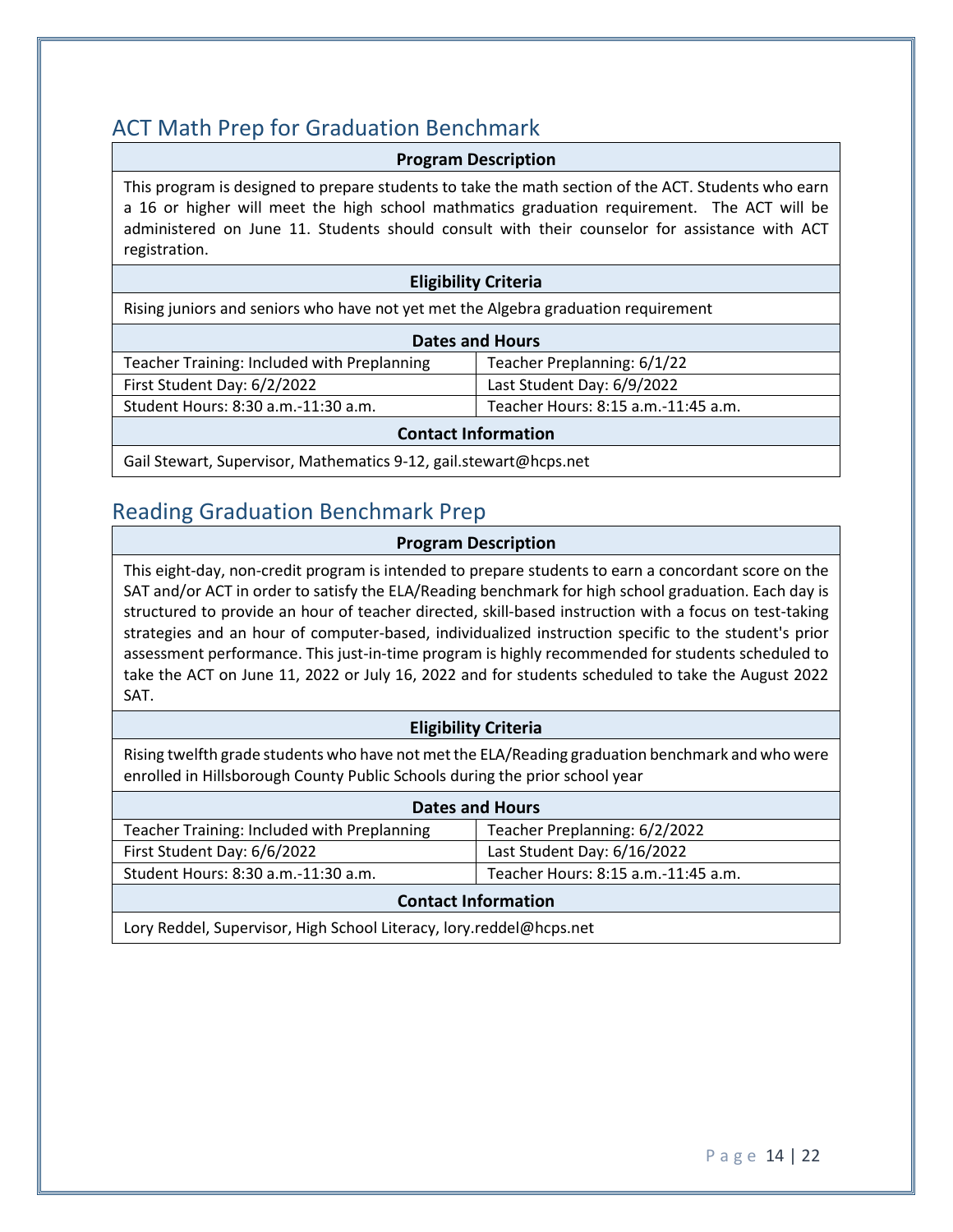### <span id="page-18-0"></span>Academies of Finance and Information Technology Summer Internship

**Program Description**

This 120-hour (up to 150 hours), paid or unpaid summer internship/on-the-job training (OJT) program is a NAF Academy requirement for rising seniors enrolled in the Academy of Finance and Academy of Information Technology. This work-based learning program allows students to apply the knowledge and skills acquired in their NAF academy classes to the workplace while gaining real world work experience and exposure to career choices.

#### **Eligibility Criteria**

Rising seniors in the National Academy Foundation programs

| <b>Dates and Hours</b>             |                                    |
|------------------------------------|------------------------------------|
| <b>Teacher Training:</b>           | <b>Teacher Preplanning:</b>        |
| Included with Preplanning          | 6/1/2022, 6/2/2022, 6/6/2022       |
| First Student Day: 6/6/2022        | Last Student Day: 7/22/2022        |
| Student Hours: Based on Internship | Teacher Hours: 8:00 a.m.-2:00 p.m. |
| <b>Contact Information</b>         |                                    |

#### Larissa Lizarraga, Supervisor, Career, Technical and Adult Education, larissa.lizarraga@hcps.net

### <span id="page-18-1"></span>French Horn Camp

#### **Program Description**

French Horn Camp is designed to teach the fundamentals of the french horn at the beginning and intermediate levels. This program is intended for music students interested in exploring another instrument.

#### **Eligibility Criteria**

High school music students, including rising ninth grade students

| <b>Dates and Hours</b>                      |                                 |  |
|---------------------------------------------|---------------------------------|--|
| Teacher Training: Included with Preplanning | Teacher Preplanning: 06/23/2022 |  |
| First Student Day: 6/27/2022                | Last Student Day: 7/8/2022      |  |
| <b>Student Hours:</b>                       | <b>Teacher Hours:</b>           |  |
| $9:00$ a.m.-4:00 p.m.                       | 8:30 a.m.-4:30 p.m.             |  |
| <b>Contact Information</b>                  |                                 |  |

Ted Hope, Supervisor, ted.hope@hcps.net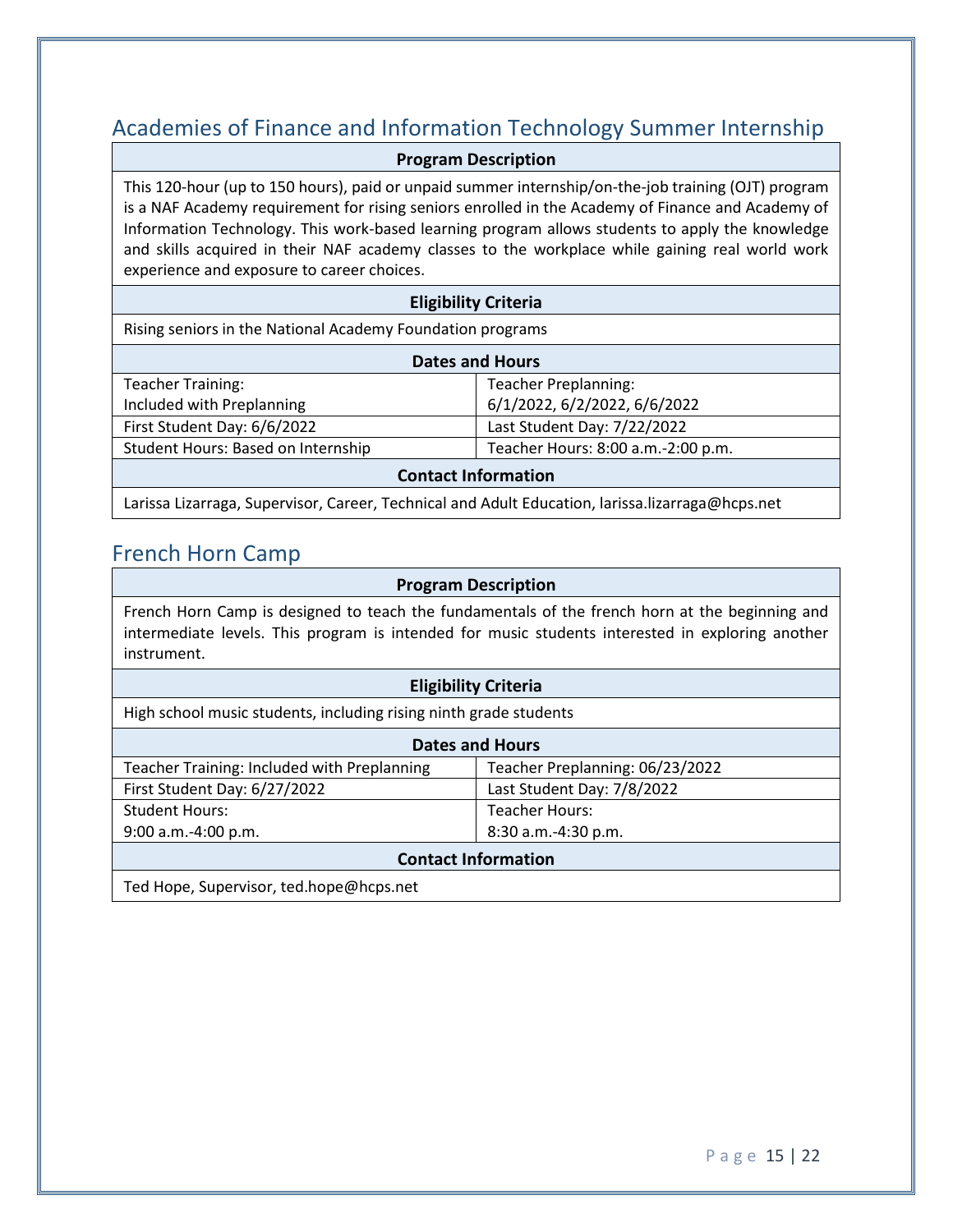### <span id="page-19-0"></span>Freshman Academic Summer Transition (FAST) Camp

#### **Program Description**

Freshman Academic Summer Transition (FAST) Camp is a three-day transition program for incoming ninth grade students. The FAST Camp experience will include school orientation, schedule walkthroughs, mini class sessions as well as introductions to key staff members and school organizations. This camp is typically scheduled in July. Schools will provide program details with site specific dates and times.

#### **Eligibility Criteria**

Rising ninth grade students

| <b>Dates and Hours</b>                      |                             |  |
|---------------------------------------------|-----------------------------|--|
| Teacher Training: Included with Preplanning | <b>Teacher Preplanning:</b> |  |
| First Student Day:                          | Last Student Day:           |  |
| Based on site calendar                      | Based on site calendar      |  |
| <b>Student Hours:</b>                       | <b>Teacher Hours:</b>       |  |
| 8:00 a.m.-12:00 p.m.                        | 7:30 a.m.-12:30 p.m.        |  |
| Times may vary by site                      | Times may vary by site      |  |
| <b>Contact Information</b>                  |                             |  |

#### **Contact Information**

Jazheel Lenegar Brown, Executive Director, Instructional Support/ Supervisor Accelerated Programs, jazheel.lenegar@hcps.net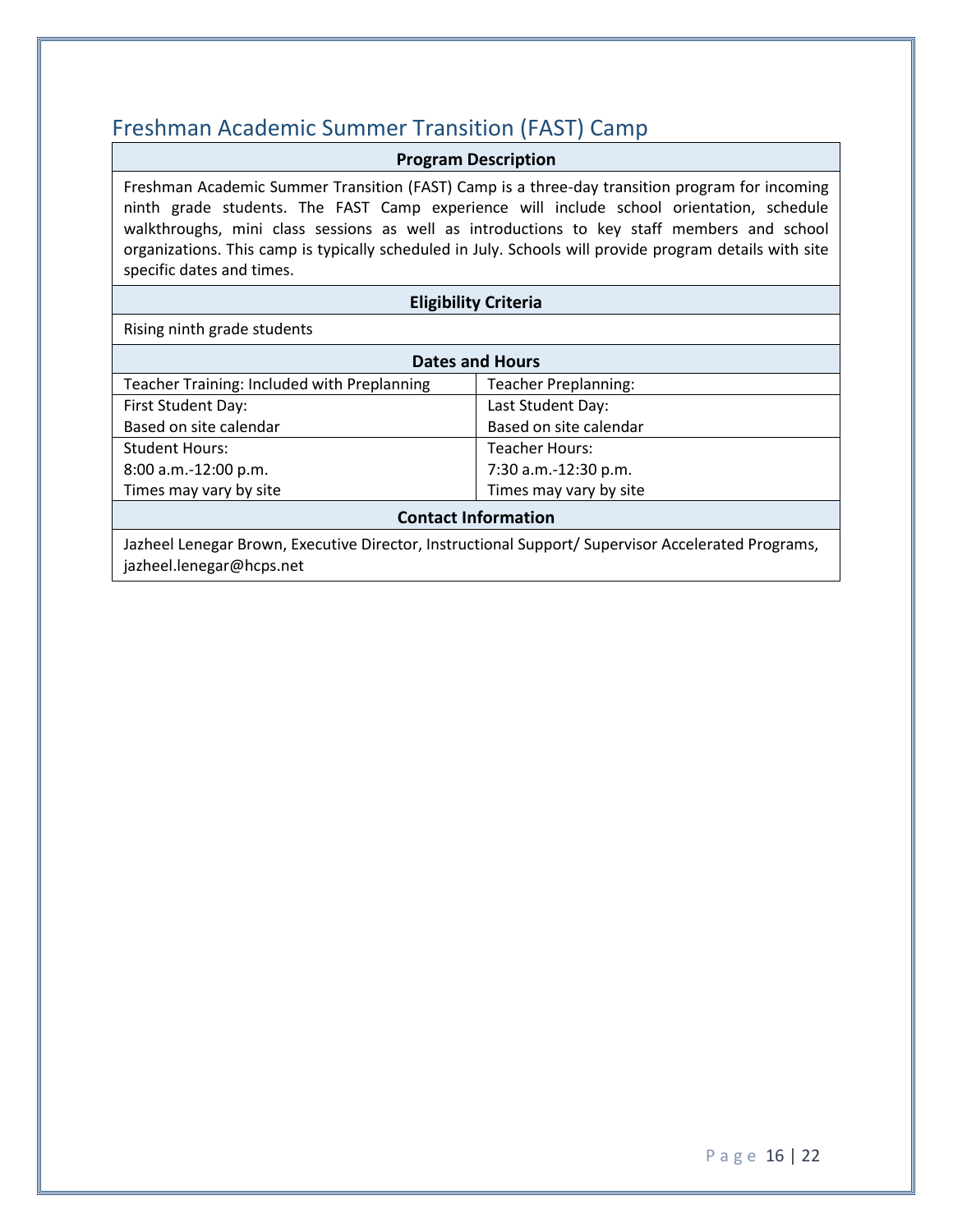### Exceptional Student Education Programs

### <span id="page-20-1"></span><span id="page-20-0"></span>Extended School Year Services for Students with Disabilities, Pre-K

#### **Program Description**

This program is for pre-kinderarden students with disabilities attending the summer Voluntary Prekindergarten Program who require weekly special education and related services beyond the normal school year as determined by the Individual Education Plan (IEP) team. This program offers inclusive opportunities for PK students with disabilities as they transition to kindergarten. The program curriculum is determined by the student's individual needs and IEP goals and objectives. The determination of Extended School Year dates and times are made on an individual basis in accordance with the Individual Education Plan process and may differ from the proposed district calendar.

#### **Eligibility Criteria**

Prekindergarten students with disabilities requiring special education and related services beyond the normal school year as determined by the Individual Education Plan (IEP) team

| <b>Dates and Hours</b>                |                                       |  |
|---------------------------------------|---------------------------------------|--|
| Teacher Training: 6/2/2022            | Teacher Preplanning: 6/3/2022         |  |
| First Student Day: 6/6/2022           | Last Student Day: 6/30/2022           |  |
| Student Hours: 8:00 a.m. - 12:30 p.m. | Teacher Hours: 8:00 a.m. - 12:30 p.m. |  |

#### **Contact Information**

Peggy "Cammie" Thomas, Supervisor, ESE, peggy.thomas@hcps.net

### <span id="page-20-2"></span>Special Class Summer Services for Students with Disabilities, K-12

#### **Program Description**

This program is for students in grades K-12 with disabilities requiring special education and related services beyond the normal school year as determined by the Individual Education Plan (IEP) team. The program curriculum is determined by the student's individual needs and IEP goals and objectives. Instructional focus may include academic, communication, and social skills, as well as independent functioning and health care needs. The determination of Extended School Year dates and times are made on an individual basis in accordance with the Individual Education Plan process and may differ from the proposed district calendar.

#### **Eligibility Criteria**

Students with disabilities requiring special education and related services beyond the normal school year as determined by the Individual Education Plan (IEP) team

| <b>Dates and Hours</b>                         |                                               |  |
|------------------------------------------------|-----------------------------------------------|--|
| Teacher Training: Included with Preplanning    | Teacher Preplanning: 6/8/2022, 6/9/2022       |  |
| First Student Day: 6/13/2022                   | Last Student Day: 7/8/2022                    |  |
| Student Hours: Elementary 8:00 a.m.-12:30 p.m. | Teacher Hours: Elementary 7:30 a.m.-1:00 p.m. |  |
| Secondary and Centers 9:30 a.m.-2:00 p.m.      | Secondary and Centers 9:00 a.m.-2:30 p.m.     |  |
|                                                |                                               |  |

#### **Contact Information**

Peggy "Cammie" Thomas, Supervisor, ESE, peggy.thomas@hcps.net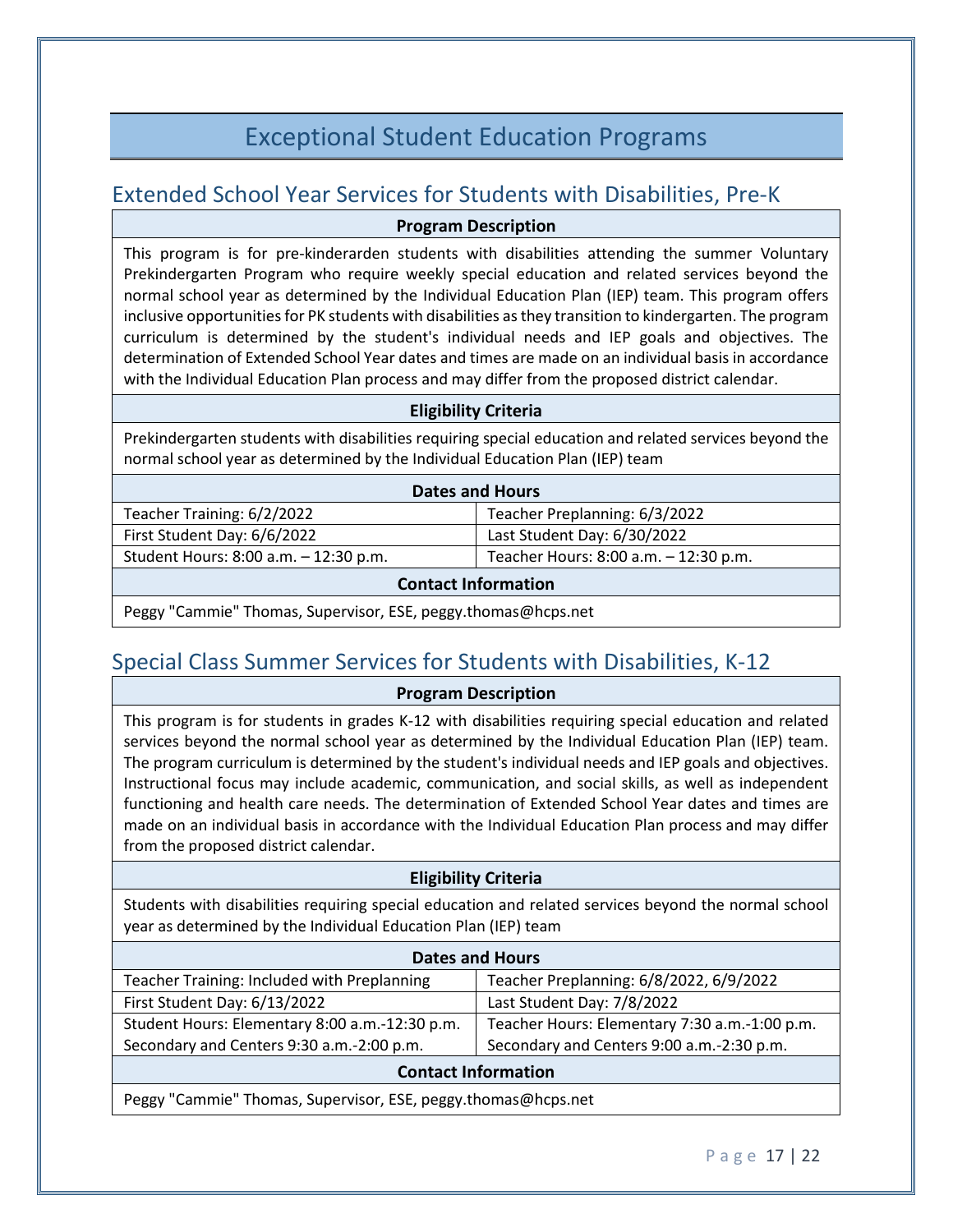### <span id="page-21-0"></span>Tutorial Extended School Year Services for Students with Disabilities

#### **Program Description**

This program is for students with disabilities requiring special education and related services beyond the normal school year as determined by the Individual Education Plan (IEP) team. The program curriculum is determined by the student's individual needs and IEP goals and objectives. Tutoring services will be available for up to two hours per student, per day. The tutor and parent will determine the time schedule. The determination of Extended School Year dates and times are made on an individual basis in accordance with the Individual Education Plan process and may differ from the proposed district calendar.

#### **Eligibility Criteria**

Students with disabilities requiring special education and related services beyond the normal school year as determined by the Individual Education Plan (IEP) team

| <b>Dates and Hours</b>                             |                                    |  |
|----------------------------------------------------|------------------------------------|--|
| <b>Teacher Training: Included with Preplanning</b> | Teacher Preplanning: 6/21/2022     |  |
| First Student Day: 6/27/2022                       | Last Student Day: 7/8/2022         |  |
| Student Hours: 8:00 a.m.-5:00 p.m.                 | Teacher Hours: 8:00 a.m.-5:00 p.m. |  |
| <b>Contact Information</b>                         |                                    |  |

Peggy "Cammie" Thomas, Supervisor, ESE, peggy.thomas@hcps.net

### <span id="page-21-1"></span>Project Quest for Students with Disabilities (Dual Enrollment)

| <b>Program Description</b>                                                                                                                                                                                                                        |                                    |  |
|---------------------------------------------------------------------------------------------------------------------------------------------------------------------------------------------------------------------------------------------------|------------------------------------|--|
| Project QUEST is a dual enrollment program for college-bound students with disabilities. Project<br>QUEST will provide eligible students an opportunity to attend classes on a college campus and to earn<br>both college and high school credit. |                                    |  |
| <b>Eligibility Criteria</b>                                                                                                                                                                                                                       |                                    |  |
| Rising twelfth grade students with disabilities who have attained a 3.0 or higher GPA                                                                                                                                                             |                                    |  |
| <b>Dates and Hours</b>                                                                                                                                                                                                                            |                                    |  |
| <b>Teacher Training: Included with Preplanning</b>                                                                                                                                                                                                | <b>Teacher Preplanning:</b>        |  |
| First Student Day: 5/31/2022                                                                                                                                                                                                                      | Last Student Day: 6/16/2022        |  |
| Student Hours: 8:00 a.m.-3:15 p.m.                                                                                                                                                                                                                | Teacher Hours: 8:00 a.m.-4:00 p.m. |  |
| <b>Contact Information</b>                                                                                                                                                                                                                        |                                    |  |

Peggy "Cammie" Thomas, Supervisor, ESE, peggy.thomas@hcps.net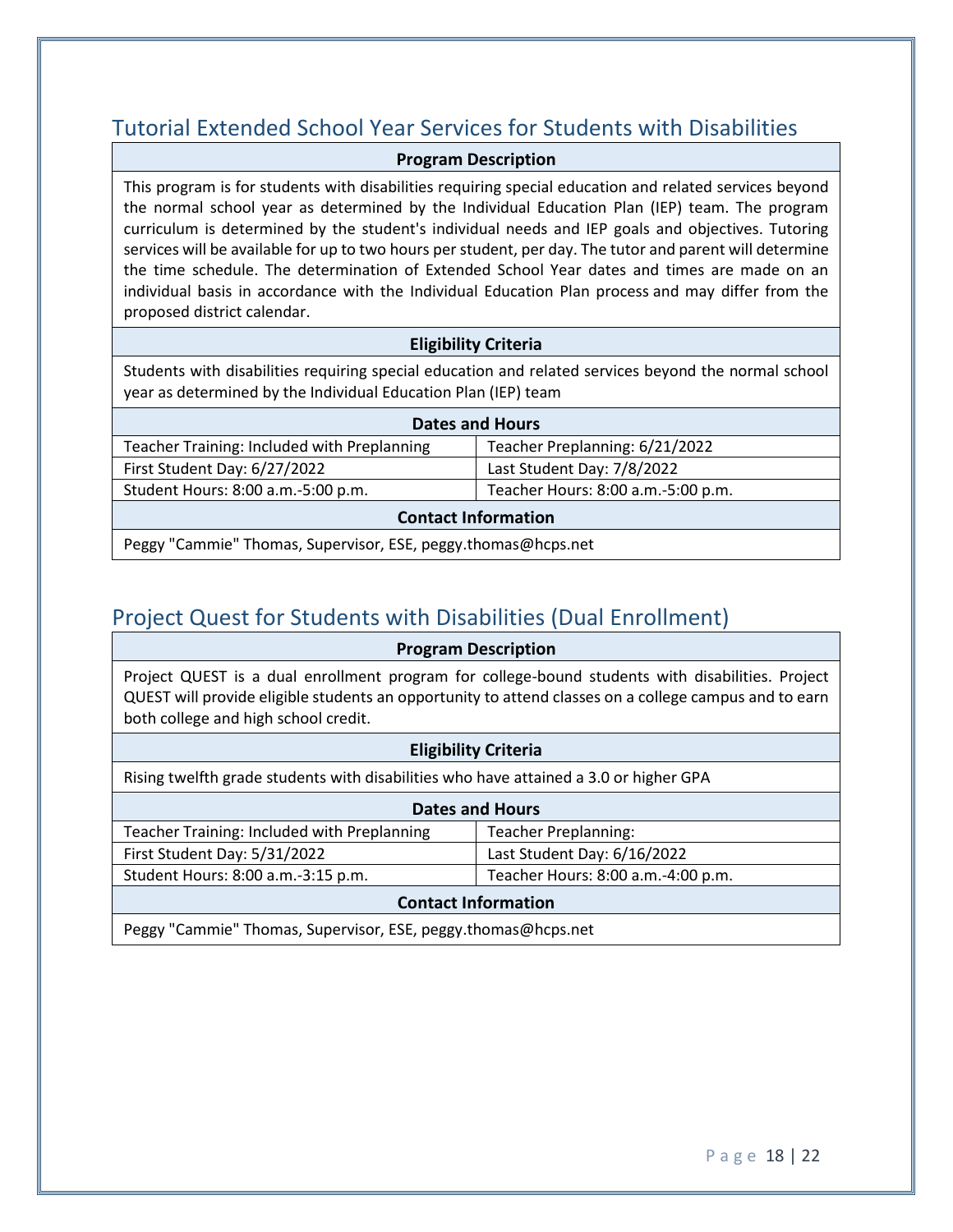### Hillsborough Virtual Programs

### <span id="page-22-1"></span><span id="page-22-0"></span>HVK12 Summer Learning Program

#### **Program Description**

HVK12 offers year-round, elementary, middle and high school course options, including courses for high school credit recovery. Pre-requisites may apply to specific courses. Teachers will be available online during posted hours, Monday through Thursday. Students may access courses 24 hours per day, seven days a week.

#### **Eligibility Criteria**

Open enrollment for Hillsborough County Public School students and Home Education students

| <b>Dates and Hours</b>                      |                                    |  |
|---------------------------------------------|------------------------------------|--|
| Teacher Training: Included with Preplanning | <b>Teacher Preplanning:</b>        |  |
| First Student Day: 6/6/2022                 | Last Student Day: 7/21/2022        |  |
| Student Hours: 24/7 Program Access and M-Th |                                    |  |
| <b>Teacher Access</b>                       | Teacher Hours: 8:00 a.m.-1:00 p.m. |  |
| <b>Contact Information</b>                  |                                    |  |

Tiffany Francis, Coordinator, Innovative Programs, tiffany.francis@hcps.net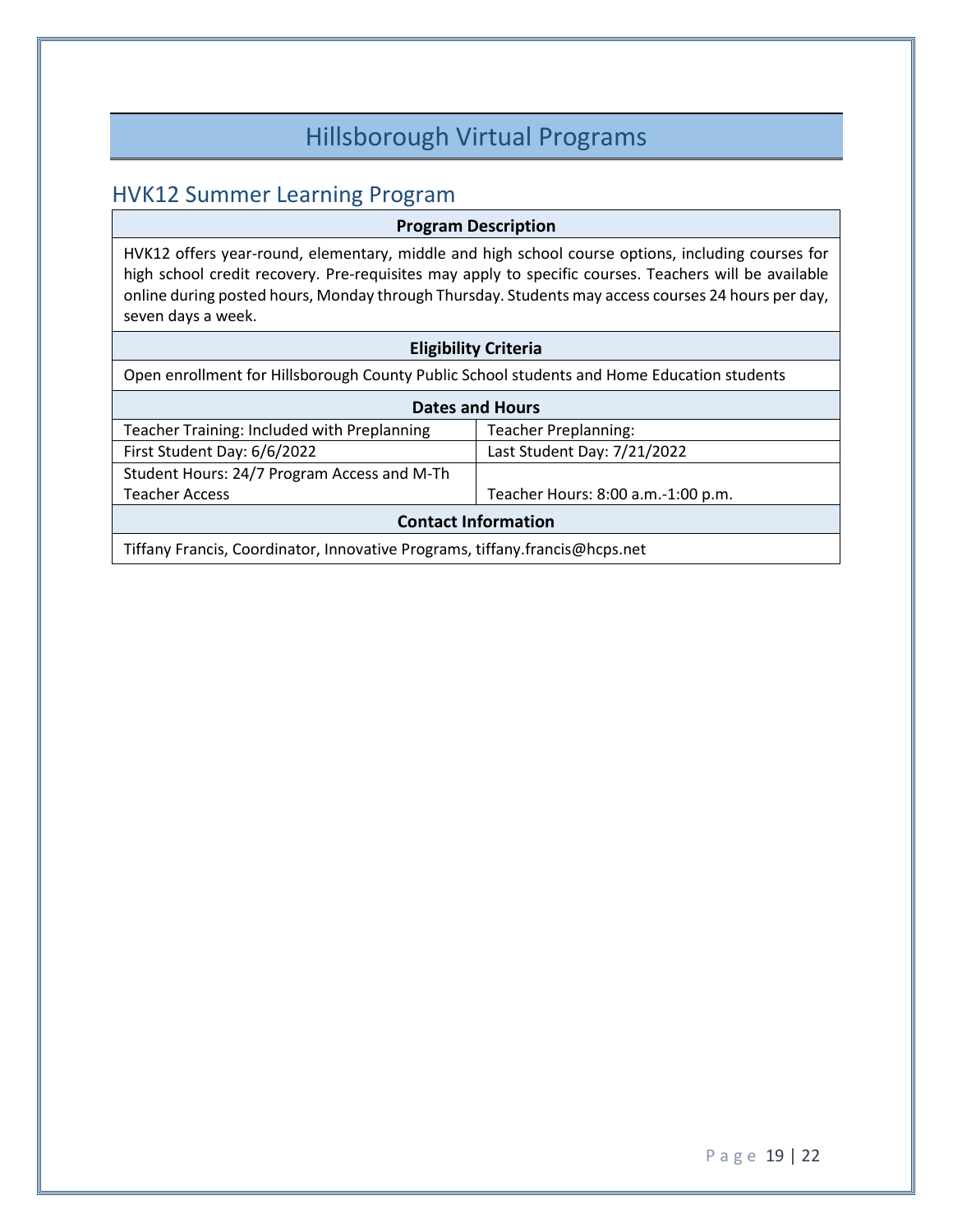### Adult Education Programs

### <span id="page-23-1"></span><span id="page-23-0"></span>Adult Education Co-Enrolled Credit Recovery

#### **Program Description**

High School students are eligible to co-enroll in Adult General Education for credit recovery opportunities using the Edgenuity program for online instruction.

Pre-registration for the adult summer term will begin at all adult education sites on May 9, 2022. Coenrolled students will be registered by grade level with priority given to seniors who are potential summer graduates. Students wishing to attend the Adult General Education program must first consult with their high school counselor to determine their eligibility and must obtain a signed "Letter of Authorization" form to Enroll in an Adult Education Course. The signed letter must be presented to enroll.

#### **Eligibility Criteria**

Students who previously failed a high school required course and need to recover the credit

| <b>Dates and Hours</b>                      |                               |
|---------------------------------------------|-------------------------------|
| Teacher Training: Included with Preplanning | Teacher Preplanning: 6/2/2022 |
| First Student Day: 6/6/2022                 | Last Student Day: 7/21/2022   |
| <b>Student Hours:</b>                       | Teacher Hours:                |
| Day Labs 8:00 a.m.-1:00 p.m.                | Per Site Schedule             |
| Evening Labs 6:00 p.m. - 9:00 p.m.          |                               |
| <b>Contact Information</b>                  |                               |

Marcia Monk, Supervisor, Adult Education Operations, marcia.monk@hcps.net

### <span id="page-23-2"></span>General Education Development (GED)

#### **Program Description**

General Educational Development (GED) classes will be offered for seniors and underage students who have not met graduation requirements and who wish to pursue a State of Florida high school diploma via the GED test option. Students can register for a GED class in person at any adult education site or by calling the Adult Education Office at (813) 231-1907.

#### **Eligibility Criteria**

Seniors, underage and adult students who have not met graduation requirements and wish to pursue a State of Florida High School diploma.

| <b>Dates and Hours</b>                                                                                                                                                                                                                                                                                                                                                                                                                                       |                                  |
|--------------------------------------------------------------------------------------------------------------------------------------------------------------------------------------------------------------------------------------------------------------------------------------------------------------------------------------------------------------------------------------------------------------------------------------------------------------|----------------------------------|
| <b>Teacher Training: NA</b>                                                                                                                                                                                                                                                                                                                                                                                                                                  | <b>Teacher Preplanning: NA</b>   |
| First Student Day: 6/1/2022                                                                                                                                                                                                                                                                                                                                                                                                                                  | Last Student Day: 6/30/2022      |
| Student Hours: 6:00 p.m. - 9:00 p.m.                                                                                                                                                                                                                                                                                                                                                                                                                         | Teacher Hours: Per Site Schedule |
| <b>Contact Information</b>                                                                                                                                                                                                                                                                                                                                                                                                                                   |                                  |
| $\mathbf{a} \cdot \mathbf{a} = \mathbf{a} \cdot \mathbf{a} = \mathbf{a} \cdot \mathbf{a} + \mathbf{a} \cdot \mathbf{a} + \mathbf{a} \cdot \mathbf{a} + \mathbf{a} \cdot \mathbf{a} + \mathbf{a} \cdot \mathbf{a} + \mathbf{a} \cdot \mathbf{a} + \mathbf{a} \cdot \mathbf{a} + \mathbf{a} \cdot \mathbf{a} + \mathbf{a} \cdot \mathbf{a} + \mathbf{a} \cdot \mathbf{a} + \mathbf{a} \cdot \mathbf{a} + \mathbf{a} \cdot \mathbf{a} + \mathbf{a} \cdot \math$ |                                  |

Marcia Monk, Supervisor, Adult Education Operations, marcia.monk@hcps.net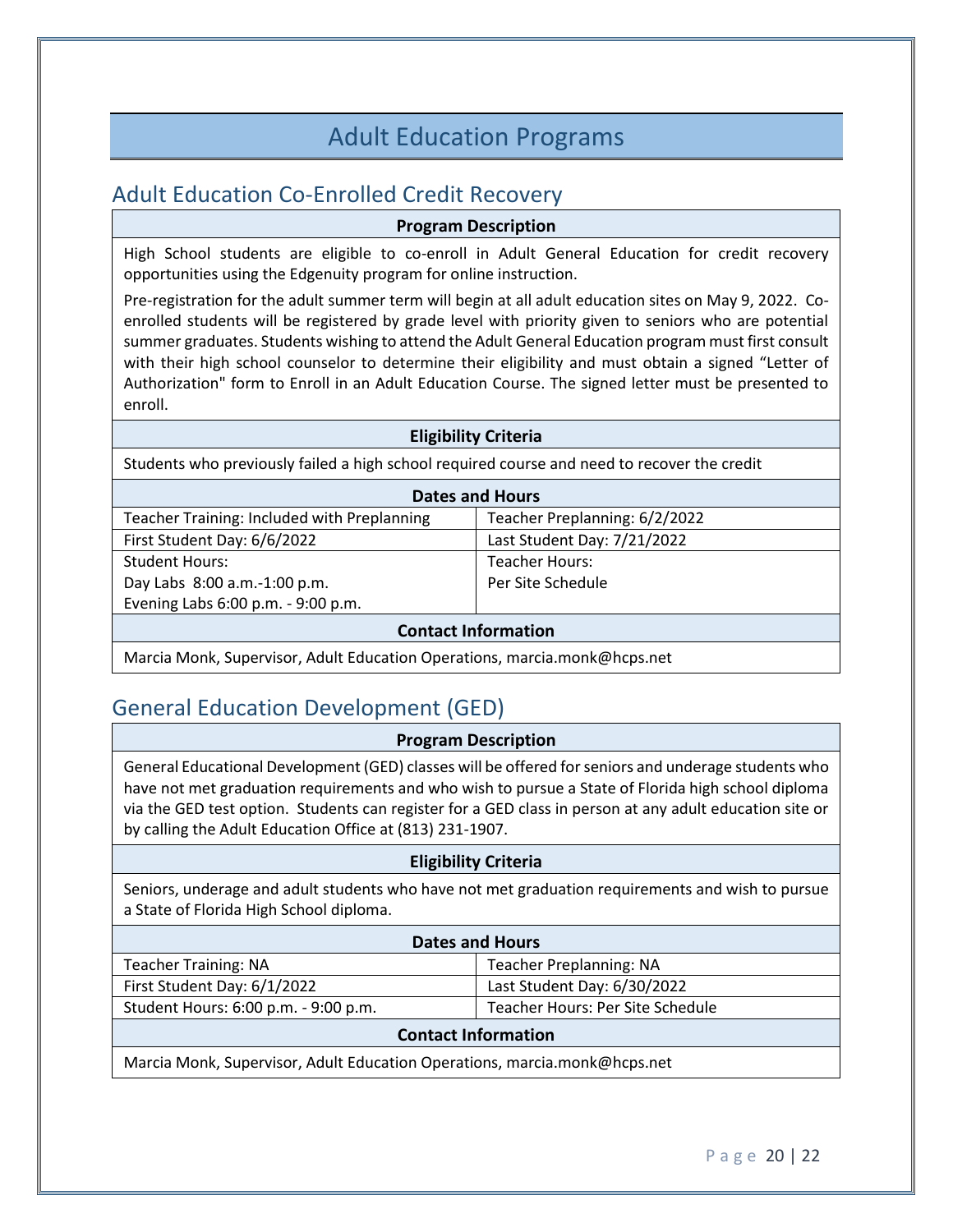## Program Locations

### <span id="page-24-1"></span><span id="page-24-0"></span>Elementary Schools

| <b>School</b>        | <b>Summer Learning Academy K-5</b><br>& Third Grade Reading Camp | <b>ESE</b>         | <b>VPK</b>         | <b>HOST</b>    | <b>Additional Programs</b>                          |
|----------------------|------------------------------------------------------------------|--------------------|--------------------|----------------|-----------------------------------------------------|
| B.T. Washington      | X                                                                |                    | X                  | X              |                                                     |
| Bailey               | $\pmb{\mathsf{X}}$                                               | X                  | $\pmb{\mathsf{X}}$ | X              |                                                     |
| Bellamy              | X                                                                | X                  |                    | X              | Dual Language                                       |
| <b>Bevis</b>         | X                                                                | X                  |                    |                |                                                     |
| Bryan                | X                                                                | X                  | X                  | X              |                                                     |
| Carrollwood          | X                                                                | X                  |                    |                | <b>Elementary School Scholars</b>                   |
| Chiaramonte          | X                                                                | X                  |                    | X              |                                                     |
| Citrus Park          | X                                                                | X                  | $\pmb{\mathsf{X}}$ |                |                                                     |
| Claywell             | $\pmb{\mathsf{X}}$                                               |                    | $\pmb{\mathsf{X}}$ | X              |                                                     |
| Colson               | $\pmb{\times}$                                                   | X                  |                    | X              |                                                     |
| Corr                 | X                                                                | X                  |                    | X              |                                                     |
| Crestwood            | X                                                                |                    | X                  | X              | Dual Language                                       |
| <b>Cypress Creek</b> | X                                                                | X                  | X                  | X              |                                                     |
| Dawson               |                                                                  |                    |                    |                | <b>Bridge to Biliteracy</b>                         |
| Deer Park            |                                                                  |                    |                    |                | Dual Language,<br><b>Elementary School Scholars</b> |
| Dover                |                                                                  |                    |                    |                | <b>Migrant Readiness</b>                            |
| Folsom               | X                                                                | X                  |                    | X              |                                                     |
| Frost                | $\mathsf X$                                                      |                    | $\pmb{\mathsf{X}}$ |                | <b>Elementary School Scholars</b>                   |
| Hammond              |                                                                  |                    |                    | X              |                                                     |
| Hunter's Green       | $\mathsf X$                                                      | $\pmb{\mathsf{X}}$ |                    | X              |                                                     |
| Just                 | $\mathsf X$                                                      | $\mathsf X$        |                    | $\pmb{\times}$ |                                                     |
| Kenly                | $\mathsf X$                                                      |                    |                    | X              |                                                     |
| Kimbell              | $\mathsf X$                                                      |                    |                    | X              |                                                     |
| Lanier               | $\pmb{\mathsf{X}}$                                               |                    | X                  | X              |                                                     |
| Limona               | $\mathsf X$                                                      |                    |                    |                |                                                     |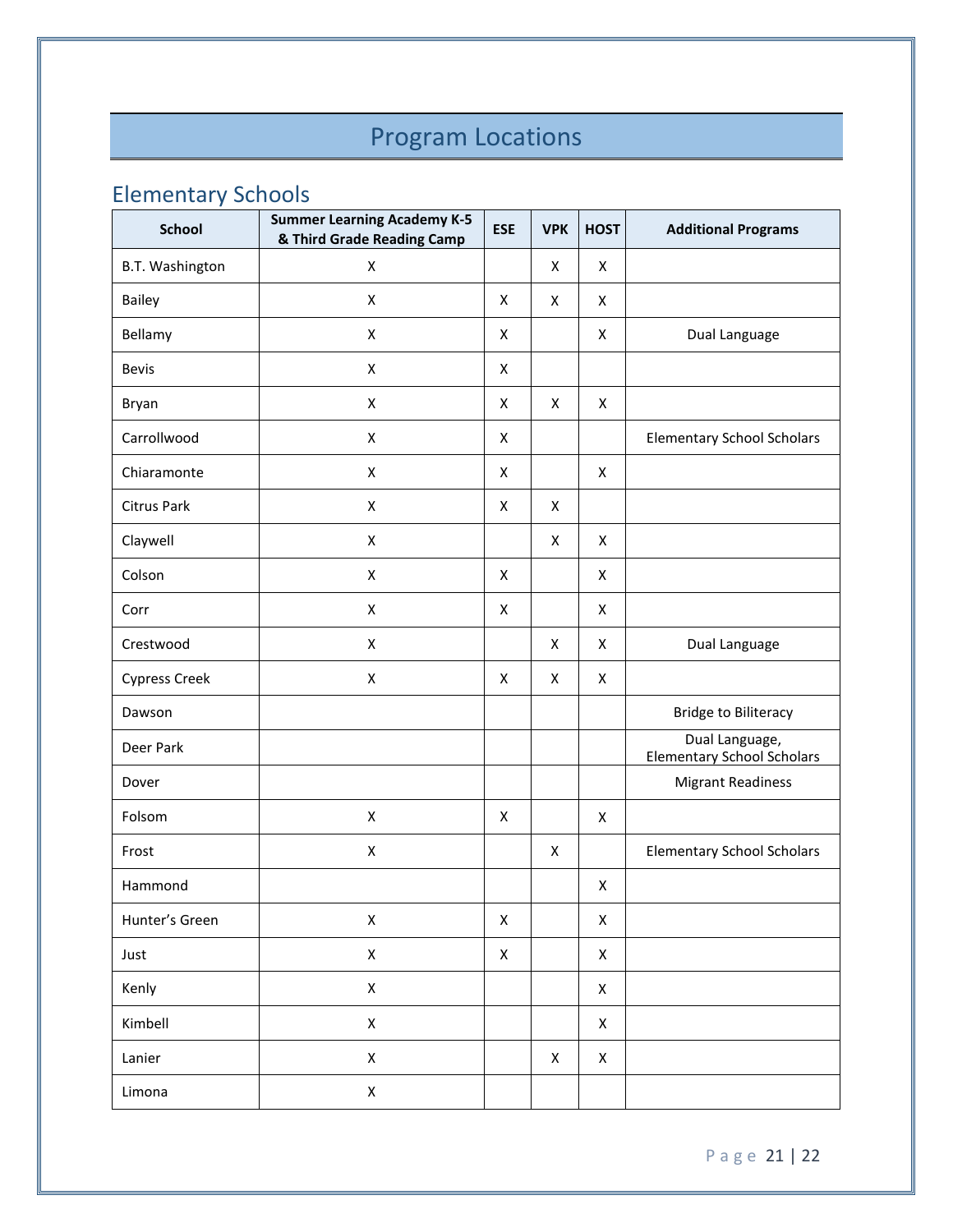| <b>School</b>            | <b>Summer Learning Academy K-5</b><br>& Third Grade Reading Camp | <b>ESE</b>         | <b>VPK</b>         | <b>HOST</b>    | <b>Additional Programs</b>                      |
|--------------------------|------------------------------------------------------------------|--------------------|--------------------|----------------|-------------------------------------------------|
| Lithia Springs           | $\pmb{\times}$                                                   |                    |                    |                |                                                 |
| Lowry                    | $\mathsf{X}$                                                     | $\pmb{\mathsf{X}}$ |                    | $\pmb{\times}$ |                                                 |
| Mendenhall               | $\pmb{\mathsf{X}}$                                               | $\pmb{\mathsf{X}}$ | $\pmb{\mathsf{X}}$ | X              |                                                 |
| Mitchell                 | $\pmb{\times}$                                                   | $\pmb{\mathsf{X}}$ | Χ                  |                |                                                 |
| Oak Park                 | $\pmb{\times}$                                                   | $\pmb{\mathsf{X}}$ |                    | Χ              |                                                 |
| Palm River               | $\mathsf{x}$                                                     | $\pmb{\mathsf{X}}$ |                    | $\pmb{\times}$ |                                                 |
| Pizzo K-8                | $\pmb{\times}$                                                   | $\pmb{\mathsf{X}}$ |                    |                |                                                 |
| Potter                   | $\mathsf{x}$                                                     |                    | $\pmb{\mathsf{X}}$ | $\pmb{\times}$ |                                                 |
| Pride                    | $\mathsf{x}$                                                     | X                  | X                  | X              |                                                 |
| Reddick                  | X                                                                |                    | Χ                  | $\pmb{\times}$ | Migrant Readiness,<br>Jump Start, Dual Language |
| <b>Riverview ES</b>      | $\pmb{\mathsf{X}}$                                               | X                  | X                  | $\mathsf{x}$   |                                                 |
| Roland Park K-8          |                                                                  |                    |                    | X              |                                                 |
| Ruskin                   |                                                                  |                    |                    |                | Dual Language                                   |
| Sessums                  | $\mathsf{x}$                                                     | X                  |                    |                |                                                 |
| Shaw                     | $\pmb{\times}$                                                   | X                  | X                  | X              |                                                 |
| Summerfield<br>Crossings |                                                                  |                    |                    |                | <b>Bridge to Biliteracy</b>                     |
| Town & Country           | $\pmb{\times}$                                                   | $\pmb{\mathsf{X}}$ |                    |                |                                                 |
| Turner/Bartels K-8       |                                                                  |                    |                    | $\pmb{\times}$ |                                                 |
| Valrico                  | $\mathsf{x}$                                                     | X                  | X                  |                |                                                 |
| Walden Lake              | $\pmb{\mathsf{X}}$                                               | X                  |                    | X              |                                                 |
| Westchase                |                                                                  |                    |                    |                | Dual Language                                   |
| Woodson K-8              | $\pmb{\mathsf{X}}$                                               |                    |                    | X              |                                                 |

Program locations may change based on enrollment and/or student needs. Eligible students will receive an SLP notification letter confirming specific program details including dates, times, and the assigned school.

Students with disabilities attending an ESE summer learning program will be assigned to a school by district staff based on the student's summer address. Parents will receive a letter confirming the assigned site and program details.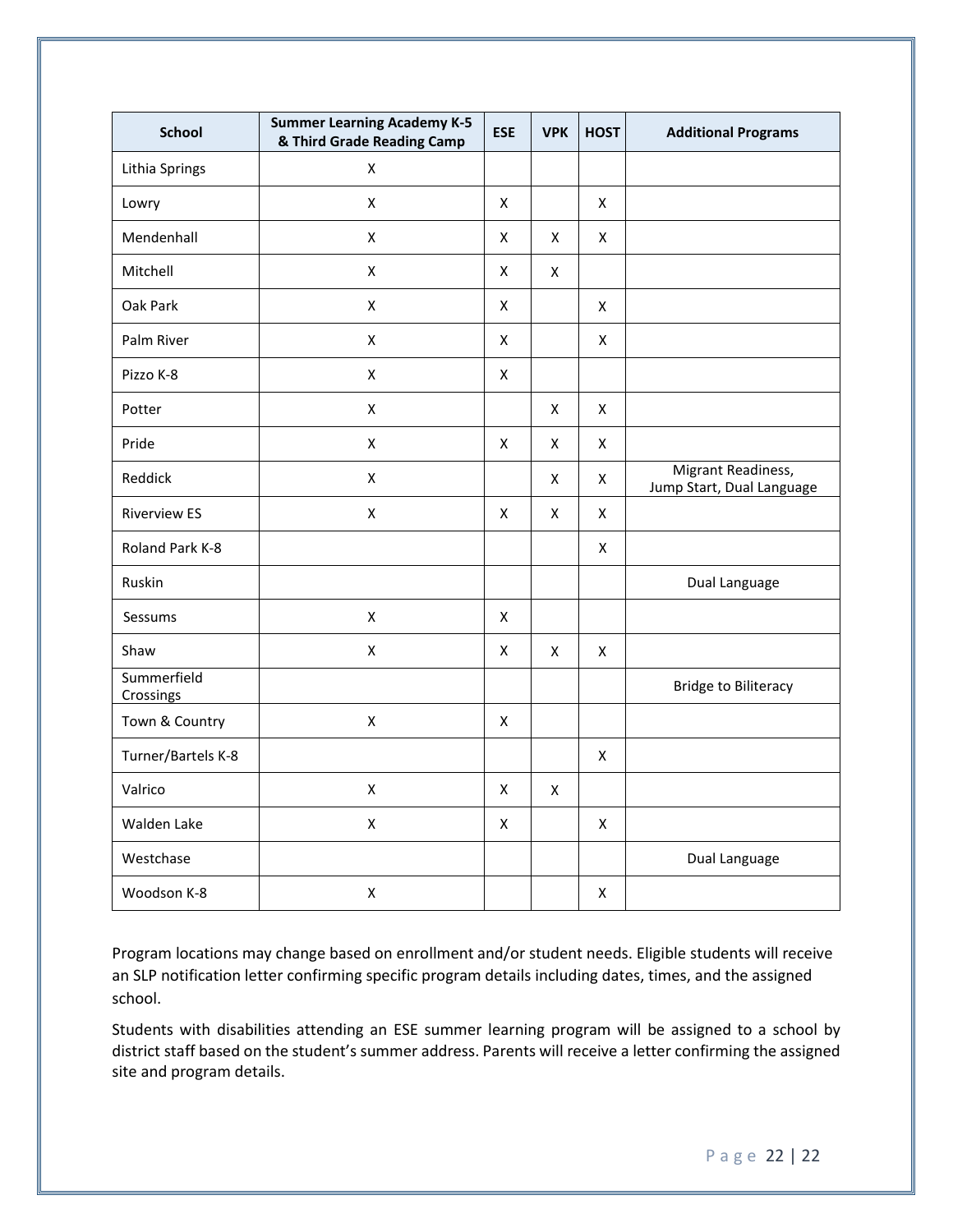### <span id="page-26-0"></span>Middle Schools

| <b>School</b>       | <b>Grade Enhancement,</b><br><b>Algebra 1 Booster &amp; STEP</b> | <b>HOST</b>        | <b>STEM</b>                                         |
|---------------------|------------------------------------------------------------------|--------------------|-----------------------------------------------------|
| Adams               | Χ                                                                |                    |                                                     |
| Barrington          | $\pmb{\mathsf{X}}$                                               | $\pmb{\times}$     |                                                     |
| Benito              | $\pmb{\mathsf{X}}$                                               | $\pmb{\mathsf{X}}$ |                                                     |
| <b>Burnett</b>      | $\pmb{\mathsf{X}}$                                               |                    |                                                     |
| <b>Burns</b>        | $\pmb{\mathsf{X}}$                                               | $\pmb{\mathsf{X}}$ |                                                     |
| Davidsen            | $\mathsf X$                                                      | $\pmb{\mathsf{X}}$ |                                                     |
| Dowdell             | $\pmb{\mathsf{X}}$                                               |                    | Summer Rocket Camp<br>6/20-6/23, 6/27-6/30          |
| Eisenhower          | $\pmb{\times}$                                                   |                    |                                                     |
| Franklin            |                                                                  |                    | CyberPatriot Camp<br>$6/20 - 6/24$                  |
| Giunta              | $\pmb{\mathsf{X}}$                                               |                    |                                                     |
| Greco               | $\pmb{\mathsf{X}}$                                               |                    |                                                     |
| Hill                | $\pmb{\mathsf{X}}$                                               | $\pmb{\mathsf{X}}$ |                                                     |
| Jennings            | $\pmb{\mathsf{X}}$                                               |                    |                                                     |
| Mann                | $\pmb{\mathsf{X}}$                                               |                    |                                                     |
| Marshall            | $\pmb{\mathsf{X}}$                                               |                    |                                                     |
| McLane              | X                                                                |                    |                                                     |
| Memorial            | $\pmb{\mathsf{X}}$                                               |                    | Summer Rocket Camp<br>6/27-6/30, 7/5-7/8, 7/11-7/14 |
| Monroe              | $\pmb{\mathsf{X}}$                                               |                    |                                                     |
| Mulrennan           | $\pmb{\mathsf{X}}$                                               |                    |                                                     |
| Rodgers             | $\pmb{\mathsf{X}}$                                               |                    |                                                     |
| <b>Roland Park</b>  |                                                                  | $\pmb{\mathsf{X}}$ |                                                     |
| Shields             | X                                                                |                    |                                                     |
| Smith               | X                                                                |                    | Summer Rocket Camp<br>6/27-6/30, 7/5-7/8, 7/11-7/14 |
| Stewart             | $\pmb{\mathsf{X}}$                                               |                    |                                                     |
| <b>Turkey Creek</b> | $\pmb{\mathsf{X}}$                                               |                    |                                                     |
| Turner/Bartels      | Χ                                                                |                    | Summer Rocket Camp<br>6/20-6/23, 6/27-6/30          |
| Williams            |                                                                  | $\pmb{\mathsf{X}}$ |                                                     |
| Woodson             | $\pmb{\mathsf{X}}$                                               | $\pmb{\mathsf{X}}$ |                                                     |

**Mission: Tampa Bay at MOSI & Florida Aquarium 6/13/2022-6/17/2022**

Program locations may change based on enrollment and/or student needs. Eligible students will receive an SLP notification letter confirming specific program details including dates, times, and the assigned school.

Students with disabilities attending an ESE summer learning program will be assigned to a school by district staff based on the student's summer address. The high school attendance boundary is used to determine the summer site for middle and high school students participating in the ESE program. Parents will receive a letter confirming the assigned site and program details.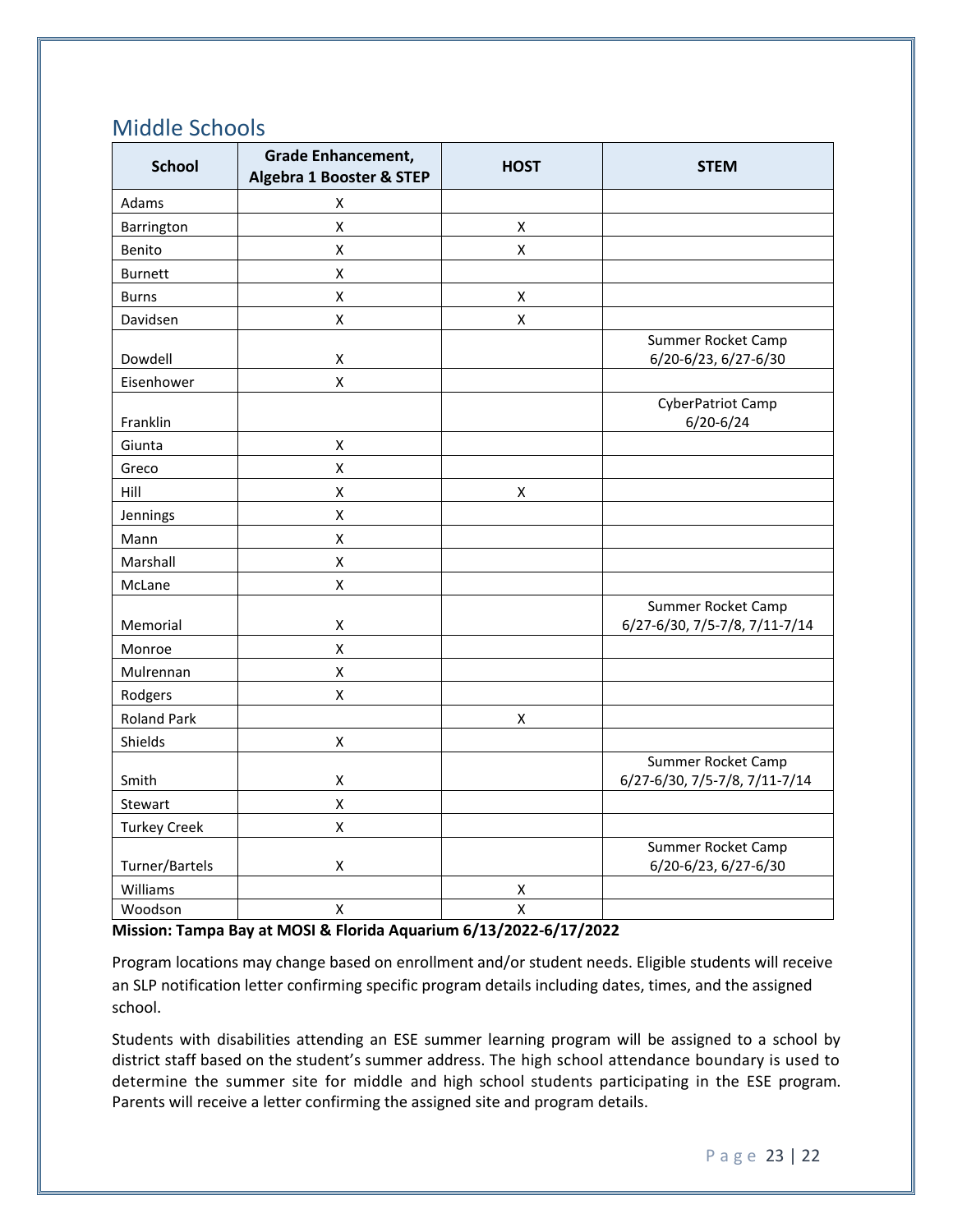### <span id="page-27-0"></span>High Schools

| Schools                 | Reading<br>Graduation<br><b>Benchmark</b><br>Prep | <b>ACT Math</b><br>Prep | Credit<br>Recovery<br><b>HVK12</b><br>Lab | Credit<br>Recovery<br>Onsite<br>English/Math | <b>Credit Recovery</b><br>Adult<br><b>Priority Seniors</b> | <b>ESE</b><br>Special<br>Class |
|-------------------------|---------------------------------------------------|-------------------------|-------------------------------------------|----------------------------------------------|------------------------------------------------------------|--------------------------------|
| Alonso                  | X                                                 | X                       | X                                         |                                              | X                                                          | X                              |
| Armwood                 | Χ                                                 | $\pmb{\mathsf{X}}$      | X                                         | Χ                                            | Χ                                                          | Χ                              |
| <b>Blake</b>            | X                                                 | X                       | X                                         | X                                            | Χ                                                          |                                |
| Bloomingdale            |                                                   |                         | X                                         |                                              | Χ                                                          |                                |
| <b>Brandon</b>          | X                                                 | X                       | X                                         |                                              | X                                                          | $\mathsf{x}$                   |
| Chamberlain             | $\mathsf{X}$                                      | X                       | X                                         | X                                            | X                                                          | X                              |
| East Bay                | X                                                 | X                       | X                                         | Χ                                            | Χ                                                          |                                |
| Gaither                 | X                                                 | X                       | X                                         |                                              | X                                                          |                                |
| Hillsborough            |                                                   |                         | X                                         | $\pmb{\mathsf{X}}$                           |                                                            |                                |
| King                    | $\pmb{\mathsf{X}}$                                | Χ                       | X                                         | X                                            | Χ                                                          |                                |
| Lennard                 | X                                                 | Χ                       | X                                         |                                              | Χ                                                          | X                              |
| Leto                    | X                                                 | X                       | X                                         | X                                            | Χ                                                          |                                |
| Middleton               | X                                                 | X                       | X                                         | X                                            | X                                                          |                                |
| Newsome                 | X                                                 | X                       | X                                         |                                              |                                                            |                                |
| Plant                   |                                                   |                         | X                                         |                                              |                                                            | $\pmb{\mathsf{X}}$             |
| Plant City              | X                                                 | X                       | X                                         | Χ                                            | Χ                                                          | X                              |
| Riverview               | X                                                 | X                       | X                                         |                                              | Χ                                                          | X                              |
| Robinson                | Χ                                                 | Χ                       | X                                         | $\pmb{\mathsf{X}}$                           | Χ                                                          |                                |
| <b>Sickles</b>          |                                                   |                         | Χ                                         |                                              | Χ                                                          |                                |
| Spoto                   | X                                                 | X                       | X                                         |                                              |                                                            |                                |
| Steinbrenner            |                                                   |                         | X                                         | $\pmb{\mathsf{X}}$                           |                                                            | X                              |
| <b>Strawberry Crest</b> | $\pmb{\mathsf{X}}$                                | X                       | X                                         |                                              | X                                                          |                                |
| Sumner                  | X                                                 | X                       | X                                         |                                              | X                                                          |                                |
| Tampa Bay Tech          | Χ                                                 | X                       | Χ                                         | X                                            |                                                            |                                |
| Wharton                 | X                                                 | X                       | X                                         | X                                            | X                                                          | X                              |

Program locations may change based on enrollment and/or student needs. Eligible students will receive an SLP notification letter confirming specific program details including dates, times, and the assigned school.

Students with disabilities attending an ESE summer learning program will be assigned to a school by district staff based on the student's summer address. The high school attendance boundary is used to determine the summer site for middle and high school students participating in the ESE program. Parents will receive a letter confirming the assigned site and program details.